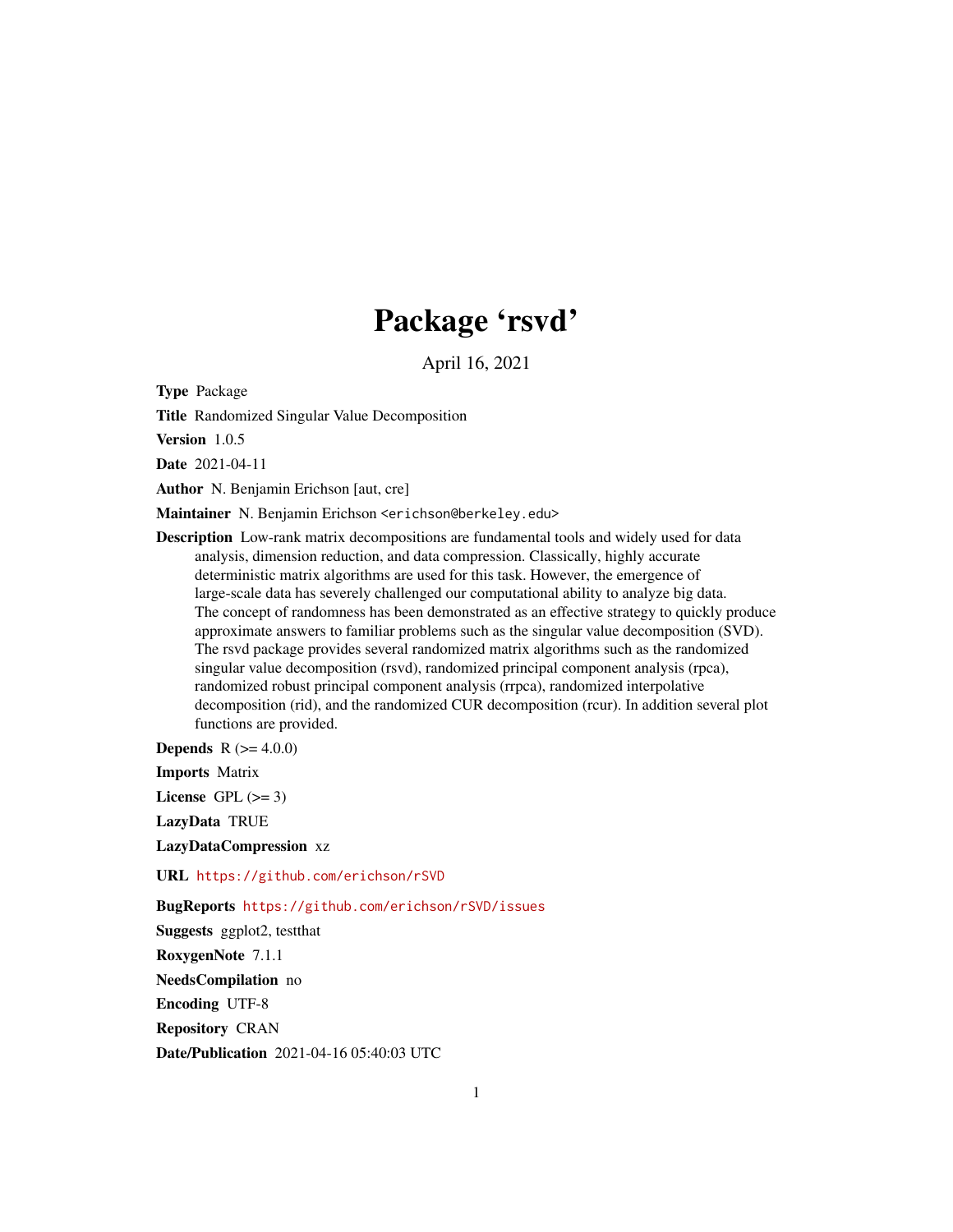# <span id="page-1-0"></span>R topics documented:

| Index |  | 23 |
|-------|--|----|
|       |  |    |
|       |  |    |
|       |  |    |
|       |  |    |
|       |  |    |
|       |  |    |
|       |  |    |
|       |  |    |
|       |  |    |
|       |  |    |
|       |  |    |
|       |  |    |
|       |  |    |

digits *Digits*

#### Description

Subsampled MNIST database of handwritten digits. This smaller dataset has 3000 samples for each of the digits corresponding to the class labels 0,1,2,3. Each 28x28 image patch is stored as a flattened row vector.

# Usage

data('digits')

# Format

An object of class [rsvd](#page-18-1).

# References

Y. LeCun, L. Bottou, Y. Bengio, and P. Haffner. "Gradient-based learning applied to document recognition." Proceedings of the IEEE, 86(11):2278-2324, November 1998.

# Examples

```
## Not run:
library('rsvd')
data('digits')
#Display first digit
digit \le matrix(digits[1,], nrow = 28, ncol = 28)
image(digit[,28:1], col = gray(255:0 / 255))
```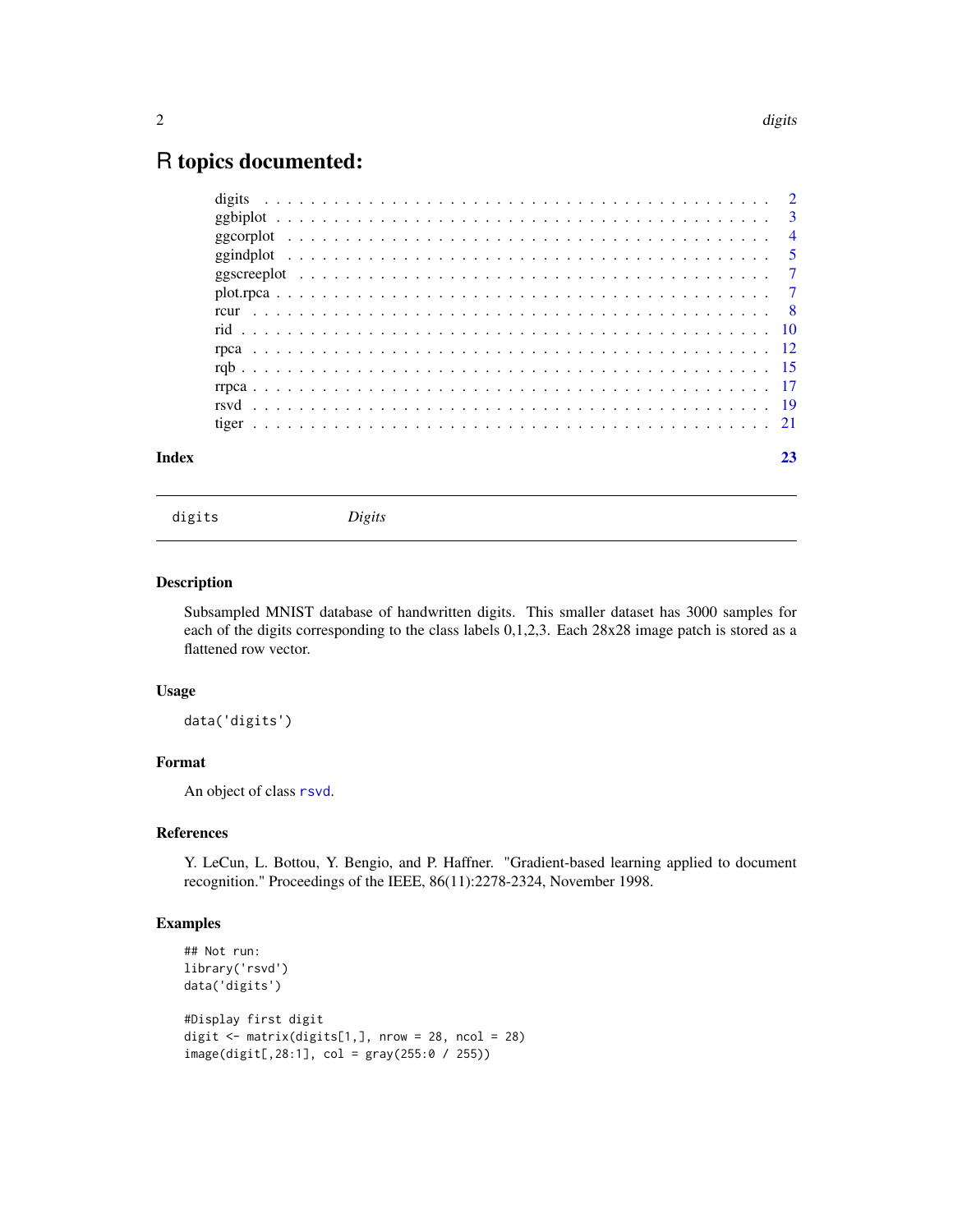#### <span id="page-2-0"></span>ggbiplot 3

## End(Not run)

# ggbiplot *Biplot for* [rpca](#page-11-1) *using* [ggplot](#page-0-0)*.*

# Description

Creates a pretty biplot which is showing the individual factor map overlayed by the variables factor map, i.e, plotting both the principal component scores and directions.

#### Usage

```
ggbiplot(
  rpcaObj,
 pcs = c(1, 2),
  loadings = TRUE,
  groups = NULL,
  alpha = 0.6,
  ellipse = TRUE,
  alpha.ellipse = 0.2,
  var_labels = TRUE,
  var_labels.names = NULL,
  ind_labels = TRUE,
  ind_labels.names = NULL
)
```
# Arguments

| rpcaObj       | Object returned by the rpca function.                                                                                                                           |
|---------------|-----------------------------------------------------------------------------------------------------------------------------------------------------------------|
| pcs           | Array_like.<br>An array with two values indicating the two PCs which should be used for plot-<br>ting. By default the first two PCs are used, e.g., $c(1, 2)$ . |
| loadings      | Bool $(TRUE, FALSE)$ , optional.<br>If $TRUE$ , the eigenvectors are unit scaled by the square root of the eigenvalues<br>$W = W * diag(sqrt(eigvals)).$        |
| groups        | Factor, optional.<br>Factor indicating groups.                                                                                                                  |
| alpha         | Scalar, optional.<br>Alpha transparency for scatter plot.                                                                                                       |
| ellipse       | Bool $(TRUE, FALSE)$ , optional.<br>Draw a 1sd data ellipse for each group, if $TRUE$ .                                                                         |
| alpha.ellipse | Scalar, optional.<br>Alpha transparency for ellipse.                                                                                                            |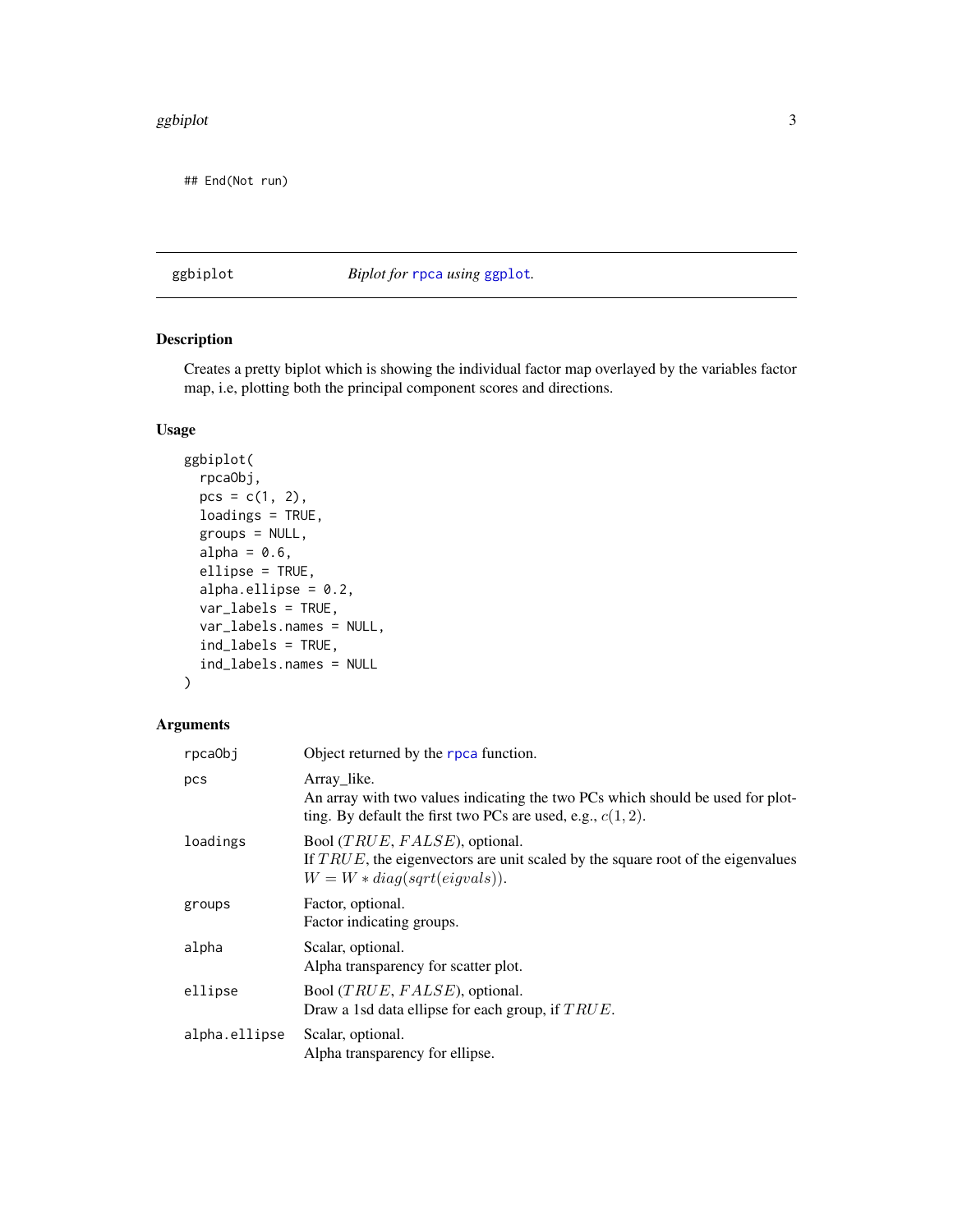#### <span id="page-3-0"></span>4 ggcorplot

| var labels       | Bool (TRUE, FALSE), optional.<br>Plot variable names, if $TRUE$ .      |
|------------------|------------------------------------------------------------------------|
| var labels.names |                                                                        |
|                  | Array_like, optional.<br>User specific labels for the individuals.     |
| ind_labels       | Bool $(TRUE, FALSE)$ , optional.<br>Plot data point names, if $TRUE$ . |
| ind_labels.names |                                                                        |
|                  | Array like, optional.<br>User specific labels for data points.         |

# Author(s)

N. Benjamin Erichson, <erichson@berkeley.edu>

### See Also

[rpca](#page-11-1), [ggplot](#page-0-0)

# Examples

#See ?rpca

<span id="page-3-1"></span>ggcorplot *Variables factor map for* [rpca](#page-11-1) *using* [ggplot](#page-0-0)*.*

# Description

Creates a pretty plot which is showing the correlation of the original variable with the principal component (PCs).

# Usage

```
ggcorplot(
  rpcaObj,
  pcs = c(1, 2),
  loadings = TRUE,
  var_labels = FALSE,
  var_labels.names = NULL,
  alpha = 1,
  top.n = NULL\mathcal{E}
```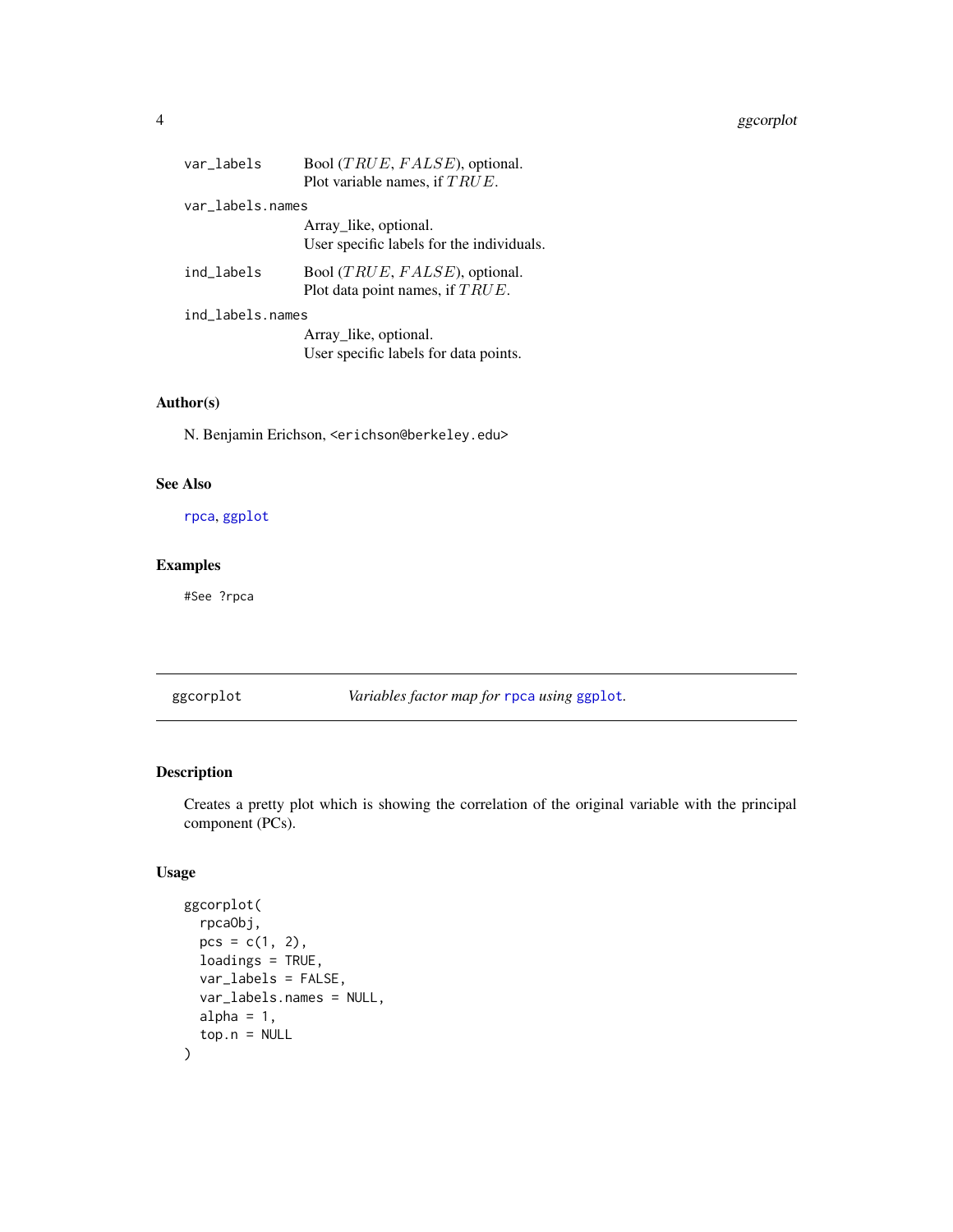#### <span id="page-4-0"></span>ggindplot 5

# Arguments

| rpca0bj          | Object returned by the rpca function.                                                                                                                           |  |
|------------------|-----------------------------------------------------------------------------------------------------------------------------------------------------------------|--|
| pcs              | Array_like.<br>An array with two values indicating the two PCs which should be used for plot-<br>ting. By default the first two PCs are used, e.g., $c(1, 2)$ . |  |
| loadings         | Bool $(TRUE, FALSE)$ , optional.<br>If $TRUE$ , the eigenvectors are unit scaled by the square root of the eigenvalues<br>$W = W * diag(sqrt(eigvals)).$        |  |
| var_labels       | Bool $(TRUE, FALSE)$ , optional.<br>Plot variable names, if $TRUE$ .                                                                                            |  |
| var_labels.names |                                                                                                                                                                 |  |
|                  | Array like, optional.<br>User specific labels for the variables                                                                                                 |  |
| alpha            | Scalar, optional.<br>Alpha transparency of the arrows.                                                                                                          |  |
| top.n            | Scalar, optional.<br>Number of (most influencial) variables to label with small circles.                                                                        |  |

# Author(s)

N. Benjamin Erichson, <erichson@berkeley.edu>

# See Also

[rpca](#page-11-1), [ggplot](#page-0-0)

# Examples

#

<span id="page-4-1"></span>ggindplot *Individual factor map for* [rpca](#page-11-1) *using* [ggplot](#page-0-0)*.*

# Description

Creates a pretty plot which is showing the individual factor map, i.e, plotting the principal component scores.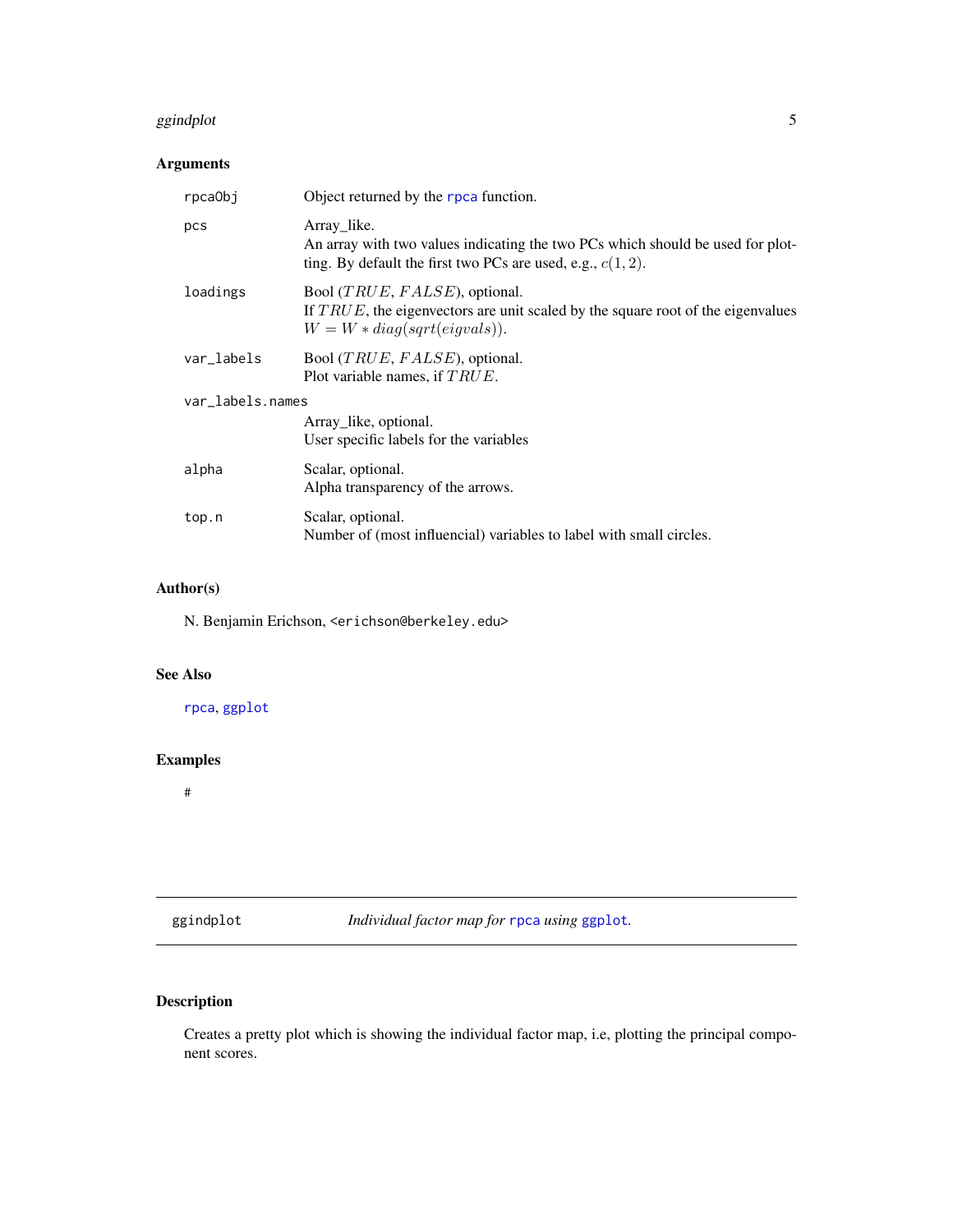# Usage

```
ggindplot(
 rpcaObj,
 pcs = c(1, 2),
 groups = NULL,
 alpha = 0.6,
 ellipse = TRUE,
  alpha.ellipse = 0.2,
  ind_labels = TRUE,
 ind_labels.names = NULL
)
```
# Arguments

| rpca0bj          | Object returned by the rpca function.                                                                                                                           |
|------------------|-----------------------------------------------------------------------------------------------------------------------------------------------------------------|
| pcs              | Array_like.<br>An array with two values indicating the two PCs which should be used for plot-<br>ting. By default the first two PCs are used, e.g., $c(1, 2)$ . |
| groups           | Factor, optional.<br>Factor indicating groups.                                                                                                                  |
| alpha            | Scalar, optional.<br>Alpha transparency for scatter plot.                                                                                                       |
| ellipse          | Bool $(TRUE, FALSE)$ , optional.<br>Draw a 1sd data ellipse for each group, if $TRUE$ .                                                                         |
| alpha.ellipse    | Scalar, optional.<br>Alpha transparency for ellipse.                                                                                                            |
| ind_labels       | Bool $(TRUE, FALSE)$ , optional.<br>Plot names for each individual point, if $TRUE$ .                                                                           |
| ind_labels.names |                                                                                                                                                                 |
|                  | Array like, optional.<br>User specific labels for the individual points.                                                                                        |
|                  |                                                                                                                                                                 |

# Author(s)

N. Benjamin Erichson, <erichson@berkeley.edu>

# See Also

[rpca](#page-11-1), [ggplot](#page-0-0)

# Examples

#See ?rpca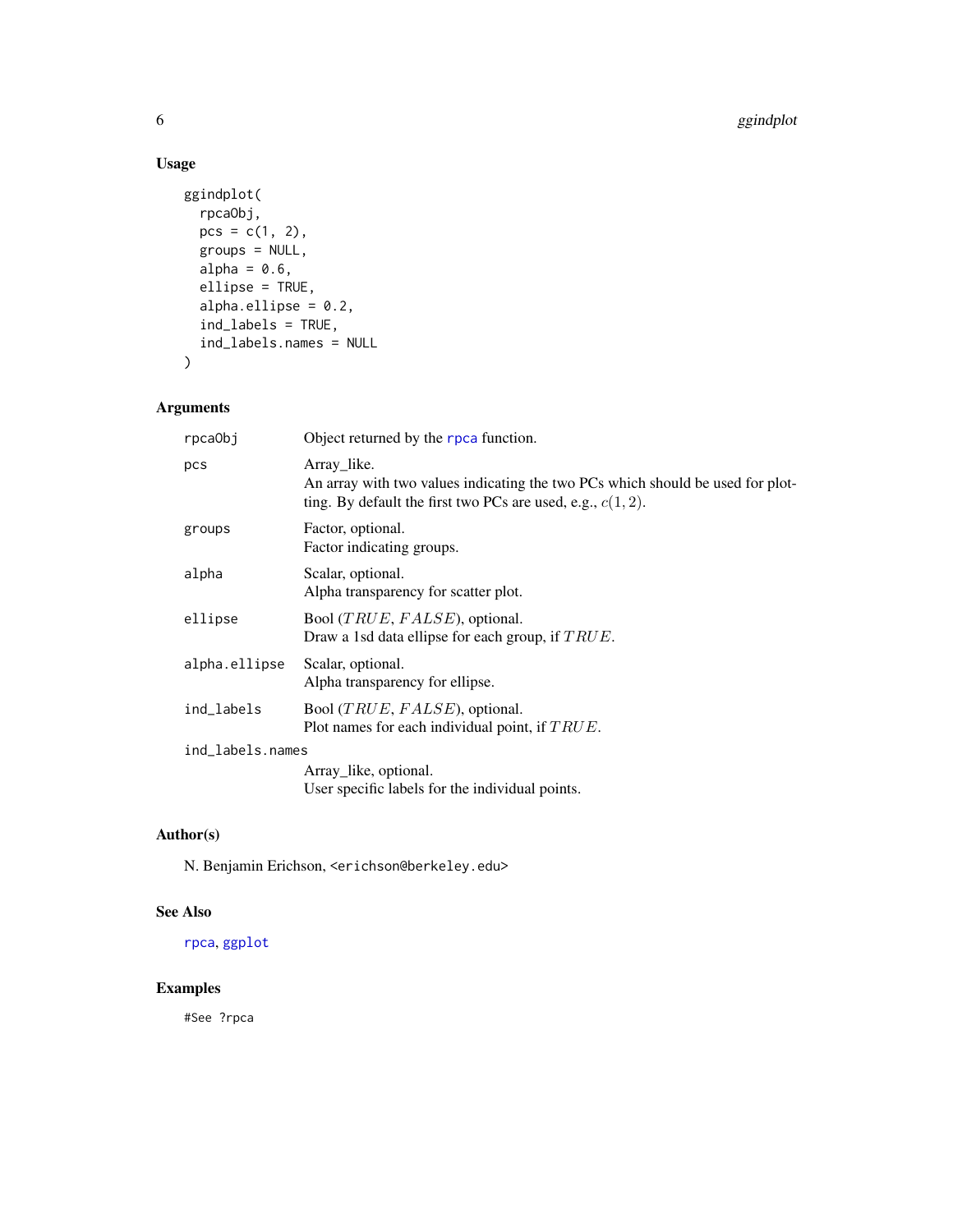<span id="page-6-1"></span><span id="page-6-0"></span>

# Description

Creates a pretty screeplpot using [ggplot](#page-0-0). By default the explained variance is plotted agaings the number of the principal component. Alternatively the explained variance ratio, the cumulative explained variance ratio, or the eigenvalues can be plotted.

#### Usage

```
ggscreeplot(rpcaObj, type = c("var", "ratio", "cum", "eigenvals"))
```
## Arguments

| rpcaObj | Object returned by the rpca function.                   |
|---------|---------------------------------------------------------|
| type    | String c('var', 'ratio', 'cum', 'eigenvals'), optional. |

# Author(s)

N. Benjamin Erichson, <erichson@berkeley.edu>

#### See Also

[rpca](#page-11-1), [ggplot](#page-0-0)

#### Examples

#

<span id="page-6-2"></span>plot.rpca *Screeplot*

# Description

Creates a screeplot, variables and individual factor maps to summarize the results of the [rpca](#page-11-1) function.

#### Usage

```
## S3 method for class 'rpca'
plot(x, \ldots)
```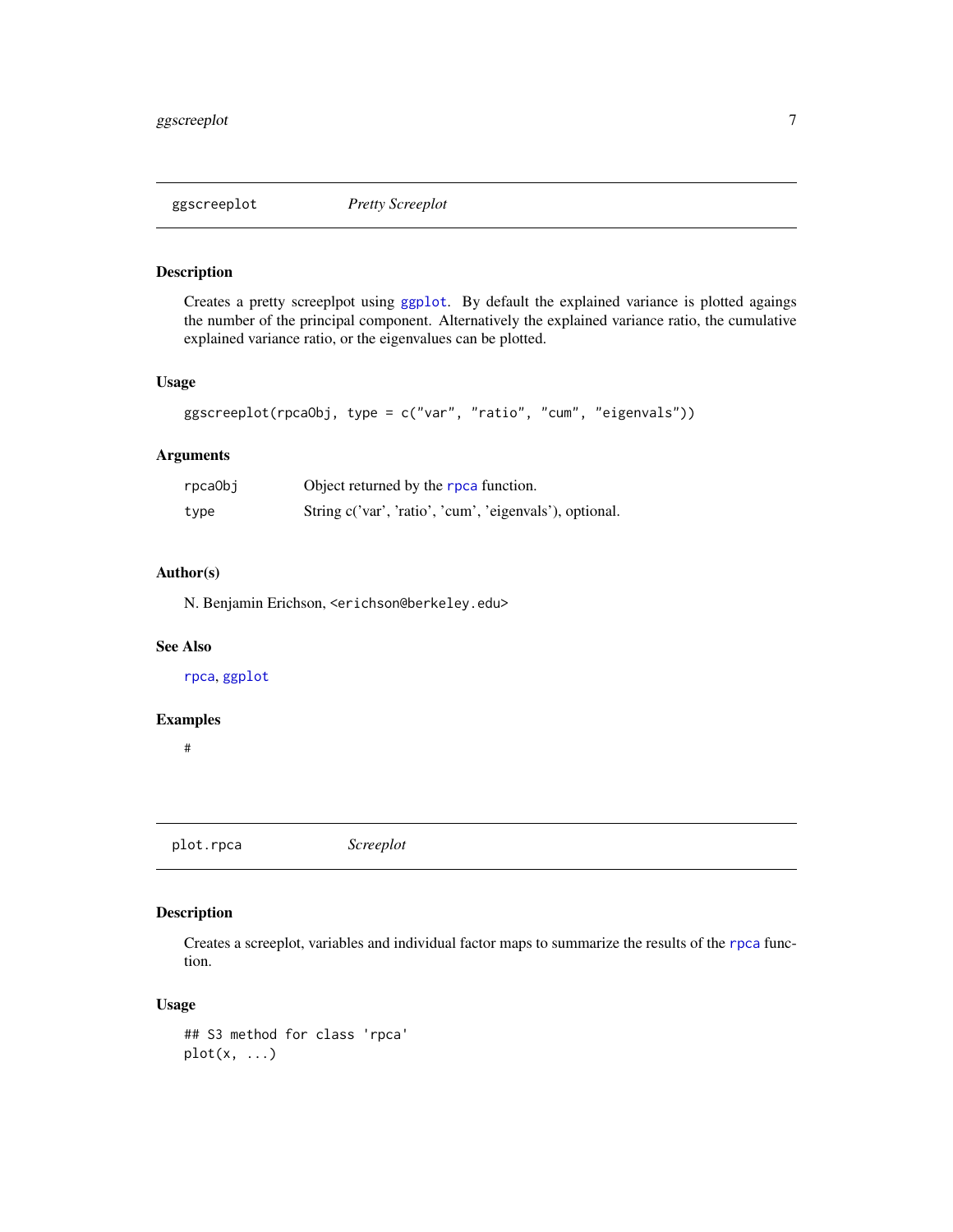# <span id="page-7-0"></span>Arguments

|                         | Object returned by the rpca function.                                     |
|-------------------------|---------------------------------------------------------------------------|
| $\cdot$ $\cdot$ $\cdot$ | Additional arguments passed to the individual plot functions (see below). |

# See Also

[ggscreeplot](#page-6-1), [ggcorplot](#page-3-1) , [ggindplot](#page-4-1)

# Examples

#

<span id="page-7-1"></span>

# rcur *Randomized CUR matrix decomposition.*

# Description

Randomized CUR matrix decomposition.

# Usage

rcur(A,  $k = NULL$ ,  $p = 10$ ,  $q = 0$ ,  $idx\_only = FALSE$ , rand = TRUE)

# Arguments

| $\overline{A}$ | array_like;<br>numeric $(m, n)$ input matrix (or data frame).<br>If the data contain $N\text{As}$ na.omit is applied.                                                                  |
|----------------|----------------------------------------------------------------------------------------------------------------------------------------------------------------------------------------|
| k              | integer;<br>target rank of the low-rank approximation, i.e., the number of columns/rows to<br>be selected. It is required that k is smaller or equal to $min(m, n)$ .                  |
| p              | integer, optional;<br>oversampling parameter (default $p = 10$ ).                                                                                                                      |
| q              | integer, optional;<br>number of additional power iterations (default $q = 0$ ).                                                                                                        |
| idx_only       | bool, optional;<br>if $(TRUE)$ , only the index set C. idx and R. idx is returned, but not the matrices<br>C and R. This is more memory efficient, when dealing with large-scale data. |
| rand           | bool, optional;<br>if $(TRUE)$ , a probabilistic strategy is used, otherwise a deterministic algorithm<br>is used.                                                                     |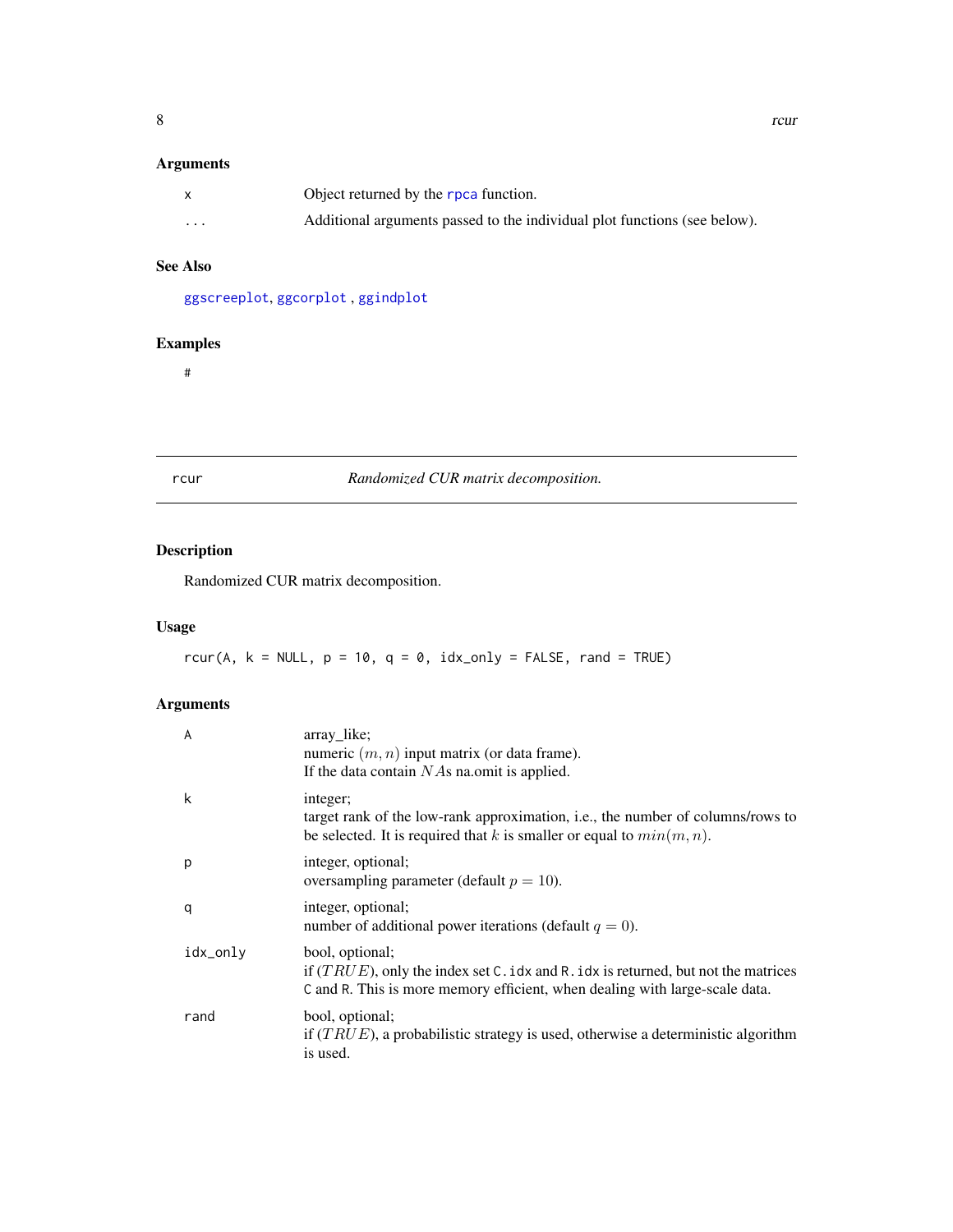#### <span id="page-8-0"></span>Details

Algorithm for computing the CUR matrix decomposition of a rectangular  $(m, n)$  matrix A, with target rank  $k \ll \min(m, n)$ . The input matrix is factored as

$$
A = C * U * R
$$

using the [rid](#page-9-1) decomposition. The factor matrix  $C$  is formed using actual columns of  $A$ , also called the partial column skeleton. The factor matrix  $R$  is formed using actual rows of  $A$ , also called the partial row skeleton.

If  $rand = TRUE$  a probabilistic strategy is used to compute the decomposition, otherwise a deterministic algorithm is used.

# Value

rcur returns a list with class  $id$  containing the following components:

- C array\_like; column subset  $C = A[, C.idx]; (m, k)$  dimensional array.
- R Array\_like. row subset  $R = A[R.idx, ]$ ;  $(k, n)$  dimensional array.
- U array\_like;

connector matrix;  $(k, k)$  dimensional array.

C.idx array\_like;

index set of the k selected columns used to form C.

**R.idx** array like; index set of the k selected rows used to form R. C.scores array\_like;

scores of the selected columns.

R.scores array\_like; scores of the selected rows.

#### Author(s)

N. Benjamin Erichson, <erichson@berkeley.edu>

# References

- [1] N. B. Erichson, S. Voronin, S. L. Brunton and J. N. Kutz. 2019. Randomized Matrix Decompositions Using R. Journal of Statistical Software, 89(11), 1-48. doi: [10.18637/](https://doi.org/10.18637/jss.v089.i11) [jss.v089.i11.](https://doi.org/10.18637/jss.v089.i11)
- [2] N. Halko, P. Martinsson, and J. Tropp. "Finding structure with randomness: probabilistic algorithms for constructing approximate matrix decompositions" (2009). (available at arXiv <https://arxiv.org/abs/0909.4061>).

#### See Also

[rid](#page-9-1)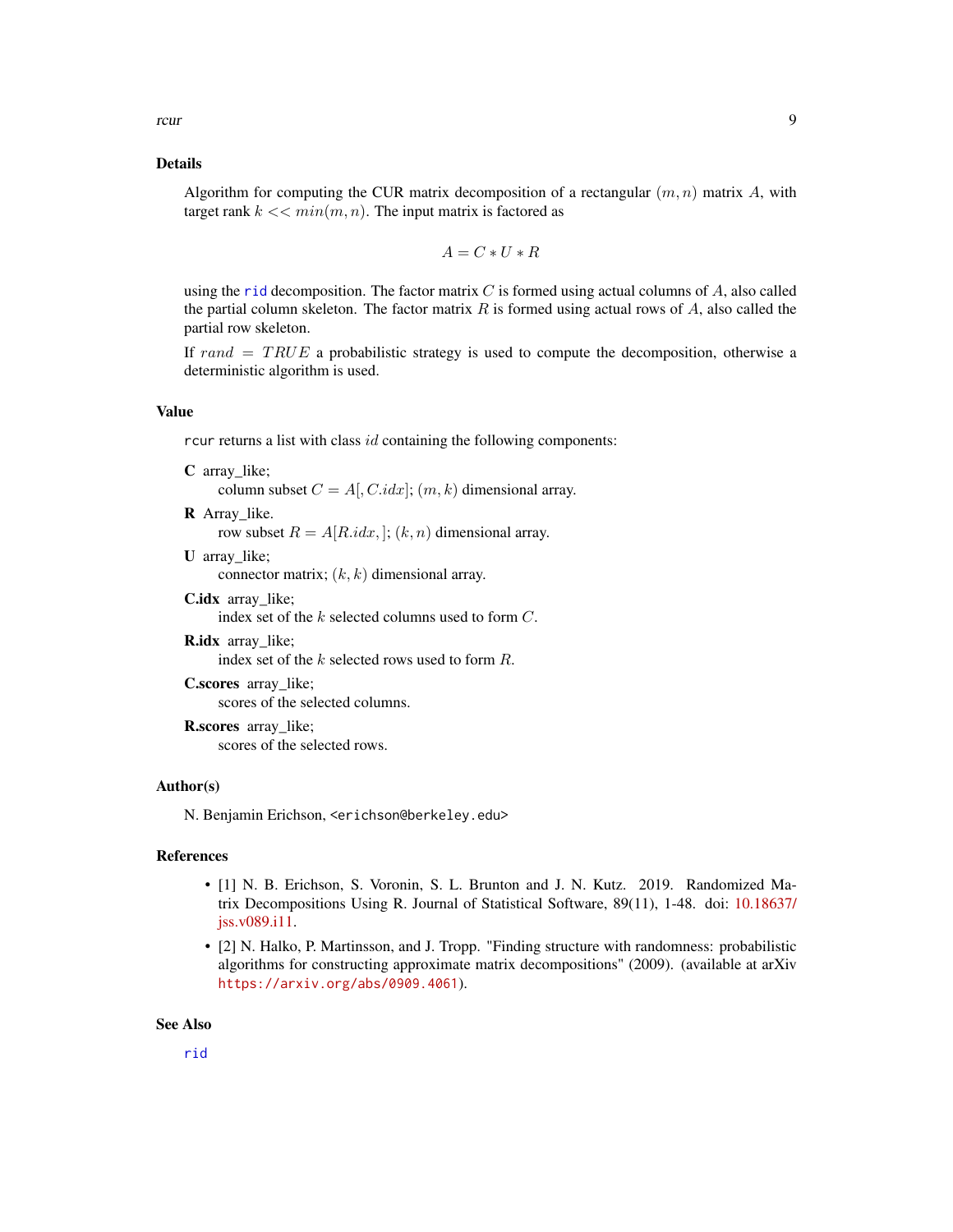# Examples

```
## Not run:
# Load test image
data('tiger')
# Compute (column) randomized interpolative decompsition
# Note that the image needs to be transposed for correct plotting
out \le rcur(tiger, k = 150)
# Reconstruct image
tiger.re <- out$C %*% out$U %*% out$R
# Compute relative error
print(norm(tiger-tiger.re, 'F') / norm(tiger, 'F'))
# Plot approximated image
image(tiger.re, col = gray((0:255)/255))## End(Not run)
```
<span id="page-9-1"></span>rid *Randomized interpolative decomposition (ID).*

# Description

Randomized interpolative decomposition.

#### Usage

```
rid(A, k = NULL, mode = "column", p = 10, q = 0, idx\_only = FALSE, rand = TRUE)
```
#### Arguments

| A    | array like;<br>numeric $(m, n)$ input matrix (or data frame).<br>If the data contain $N\text{As}$ na.omit is applied.        |
|------|------------------------------------------------------------------------------------------------------------------------------|
| k    | integer, optional;<br>number of rows/columns to be selected. It is required that $k$ is smaller or equal<br>to $min(m, n)$ . |
| mode | string c('column', 'row'), optional;<br>columns or rows ID.                                                                  |
| p    | integer, optional;<br>oversampling parameter (default $p = 10$ ).                                                            |
| q    | integer, optional.<br>number of additional power iterations (default $q = 0$ ).                                              |

<span id="page-9-0"></span>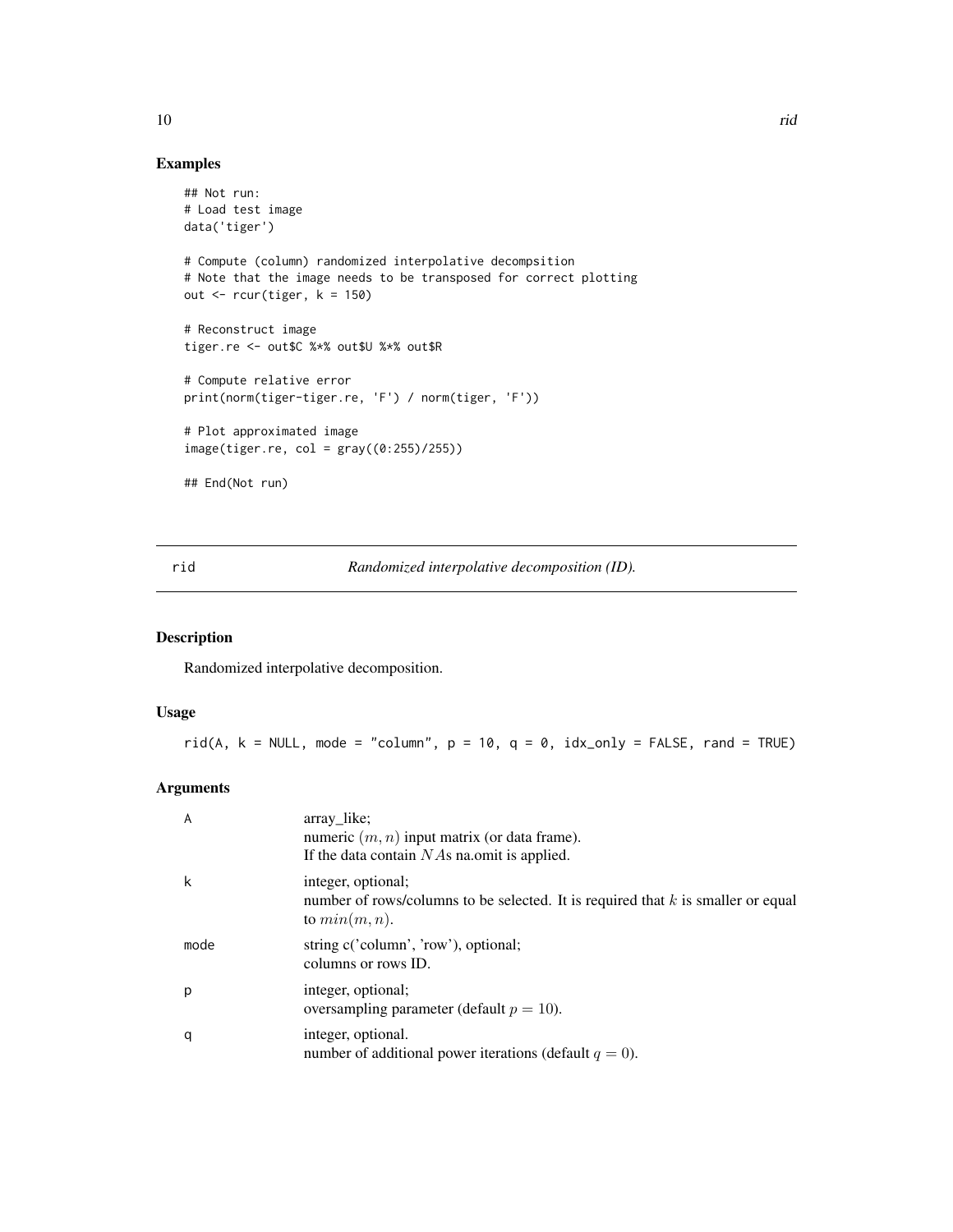| idx_onlv | bool, optional;<br>if $(TRUE)$ , the index set idx is returned, but not the matrix C or R. This is more<br>memory efficient, when dealing with large-scale data. |
|----------|------------------------------------------------------------------------------------------------------------------------------------------------------------------|
| rand     | bool, optional;<br>if $(TRUE)$ , a probabilistic strategy is used, otherwise a deterministic algorithm<br>is used.                                               |

# Details

Algorithm for computing the ID of a rectangular  $(m, n)$  matrix A, with target rank  $k \ll \min(m, n)$ . The input matrix is factored as

 $A = C * Z$ 

using the column pivoted QR decomposition. The factor matrix  $C$  is formed as a subset of columns of A, also called the partial column skeleton. If mode='row', then the input matrix is factored as

 $A = Z * R$ 

using the row pivoted QR decomposition. The factor matrix  $R$  is now formed as a subset of rows of A, also called the partial row skeleton. The factor matrix Z contains a  $(k, k)$  identity matrix as a submatrix, and is well-conditioned.

If rand  $=$  TRUE' a probabilistic strategy is used to compute the decomposition, otherwise a deterministic algorithm is used.

#### Value

rid returns a list containing the following components:

C array\_like;

column subset  $C = A$ ,  $idx$ , if mode='column'; array with dimensions  $(m, k)$ .

**R** array like;

row subset  $R = A[i dx, ]$ , if mode='row'; array with dimensions  $(k, n)$ .

Z array\_like;

well conditioned matrix; Depending on the selected mode, this is an array with dimensions  $(k, n)$  or  $(m, k)$ .

idx array like;

index set of the k selected columns or rows used to form C or R.

pivot array like;

information on the pivoting strategy used during the decomposition.

scores array\_like;

scores of the columns or rows of the input matrix A.

scores.idx array\_like;

scores of the k selected columns or rows in C or R.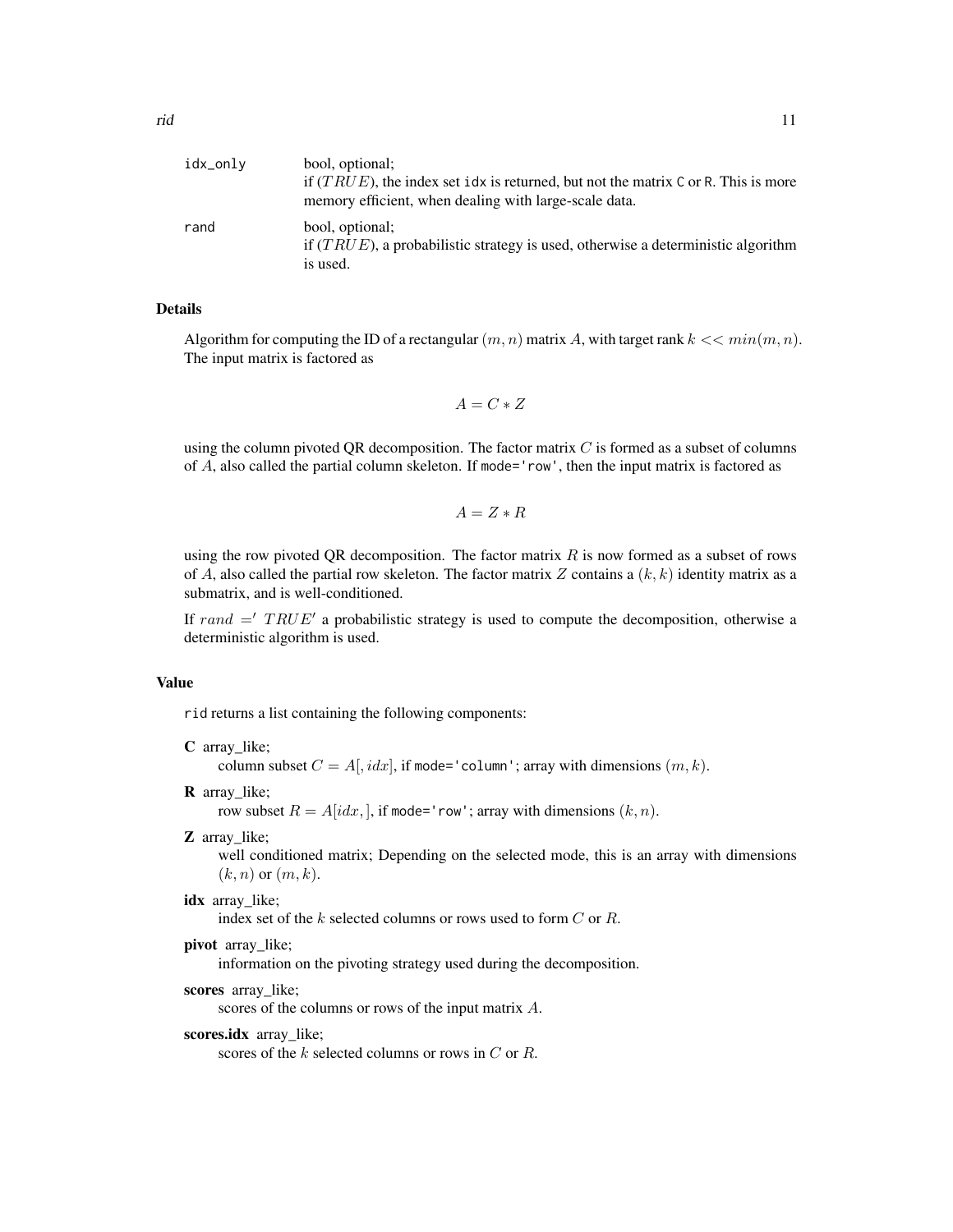#### <span id="page-11-0"></span>Author(s)

N. Benjamin Erichson, <erichson@uw.edu>

#### References

- [1] N. Halko, P. Martinsson, and J. Tropp. "Finding structure with randomness: probabilistic algorithms for constructing approximate matrix decompositions" (2009). (available at arXiv <https://arxiv.org/abs/0909.4061>).
- [2] N. B. Erichson, S. Voronin, S. L. Brunton and J. N. Kutz. 2019. Randomized Matrix Decompositions Using R. Journal of Statistical Software, 89(11), 1-48. doi: [10.18637/](https://doi.org/10.18637/jss.v089.i11) [jss.v089.i11.](https://doi.org/10.18637/jss.v089.i11)

#### See Also

[rcur](#page-7-1),

#### Examples

```
## Not run:
# Load test image
data("tiger")
# Compute (column) randomized interpolative decompsition
# Note that the image needs to be transposed for correct plotting
out \le- rid(t(tiger), k = 150)
# Show selected columns
tiger.partial <- matrix(0, 1200, 1600)
tiger.partial[,out$idx] <- t(tiger)[,out$idx]
image(t(tiger.partial), col = gray((0:255)/255), useRaster = TRUE)# Reconstruct image
tiger.re <- t(out$C %*% out$Z)
# Compute relative error
print(norm(tiger-tiger.re, 'F') / norm(tiger, 'F'))
# Plot approximated image
image(tiger.re, col = gray((0:255)/255))## End(Not run)
```
<span id="page-11-1"></span>rpca *Randomized principal component analysis (rpca).*

#### Description

Fast computation of the principal components analysis using the randomized singular value decomposition.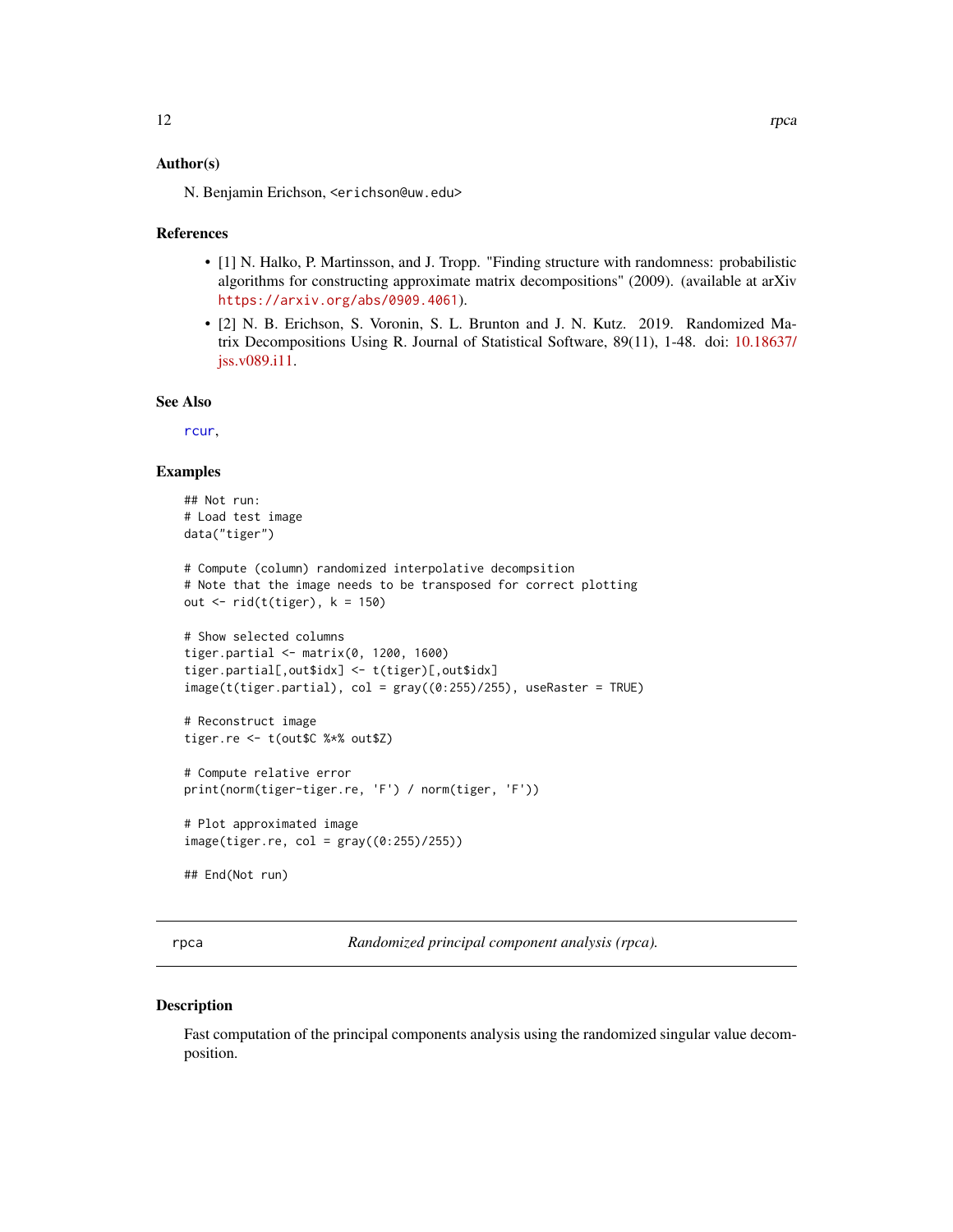<span id="page-12-0"></span>rpca the contract of the contract of the contract of the contract of the contract of the contract of the contract of the contract of the contract of the contract of the contract of the contract of the contract of the contr

# Usage

```
rpca(
 A,
 k = NULL,center = TRUE,
  scale = TRUE,retx = TRUE,p = 10,
 q = 2,
  rand = TRUE
\mathcal{L}
```
# Arguments

| A      | array_like;<br>a numeric $(m, n)$ input matrix (or data frame) to be analyzed.<br>If the data contain $NAs$ na.omit is applied.                                                     |
|--------|-------------------------------------------------------------------------------------------------------------------------------------------------------------------------------------|
| k      | integer;<br>number of dominant principle components to be computed. It is required that $k$<br>is smaller or equal to $min(m, n)$ , but it is recommended that $k \ll \min(m, n)$ . |
| center | bool, optional;<br>logical value which indicates whether the variables should be shifted to be zero<br>centered $(TRUE$ by default).                                                |
| scale  | bool, optional;<br>logical value which indicates whether the variables should be scaled to have unit<br>variance $(TRUE$ by default).                                               |
| retx   | bool, optional;<br>logical value indicating whether the rotated variables / scores should be returned<br>$(TRUE)$ by default).                                                      |
| p      | integer, optional;<br>oversampling parameter for $rsvd$ (default $p = 10$ ), see rsvd.                                                                                              |
| q      | integer, optional;<br>number of additional power iterations for rsvd (default $q = 1$ ), see rsvd.                                                                                  |
| rand   | bool, optional;<br>if $(TRUE)$ , the <i>rsvd</i> routine is used, otherwise <i>svd</i> is used.                                                                                     |

# Details

Principal component analysis is an important linear dimension reduction technique.

Randomized PCA is computed via the randomized SVD algorithm ([rsvd](#page-18-1)). The computational gain is substantial, if the desired number of principal components is relatively small, i.e.  $k \ll 1$  $min(m, n)$ .

The print and summary method can be used to present the results in a nice format. A scree plot can be produced with [ggscreeplot](#page-6-1). The individuals factor map can be produced with [ggindplot](#page-4-1), and a correlation plot with [ggcorplot](#page-3-1).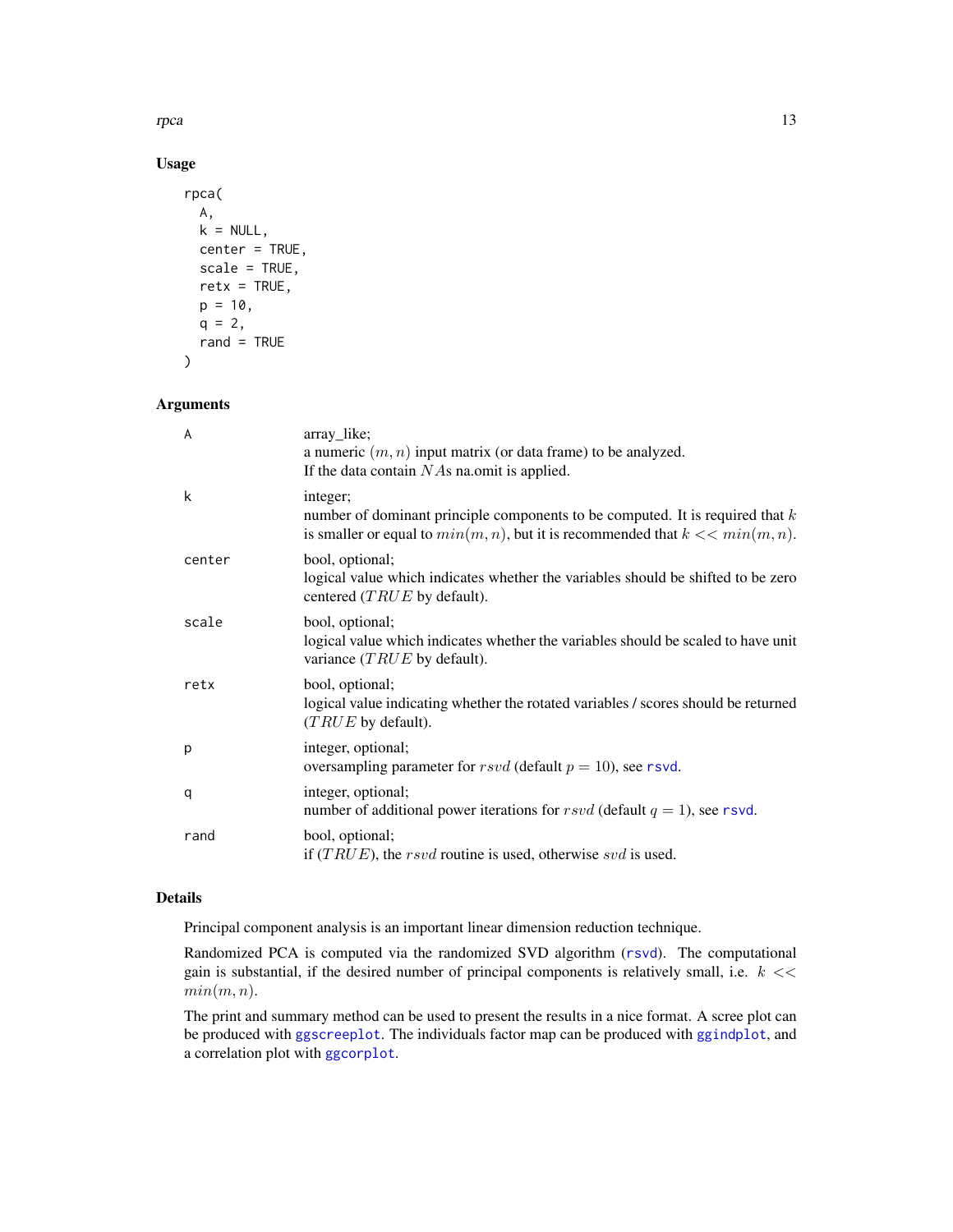<span id="page-13-0"></span>The predict function can be used to compute the scores of new observations. The data will automatically be centered (and scaled if requested). This is not fully supported for complex input matrices.

#### Value

rpca returns a list with class  $rpca$  containing the following components:

rotation array like; the rotation (eigenvectors);  $(n, k)$  dimensional array.

eigvals array\_like; eigenvalues; k dimensional vector.

sdev array like;

standard deviations of the principal components; k dimensional vector.

x array\_like;

the scores / rotated data;  $(m, k)$  dimensional array.

center, scale array\_like; the centering and scaling used.

#### **Note**

The principal components are not unique and only defined up to sign (a constant of modulus one in the complex case) and so may differ between different PCA implementations.

Similar to [prcomp](#page-0-0) the variances are computed with the usual divisor  $N - 1$ .

#### Author(s)

N. Benjamin Erichson, <erichson@berkeley.edu>

#### References

- [1] N. B. Erichson, S. Voronin, S. L. Brunton and J. N. Kutz. 2019. Randomized Matrix Decompositions Using R. Journal of Statistical Software, 89(11), 1-48. doi: [10.18637/](https://doi.org/10.18637/jss.v089.i11) [jss.v089.i11.](https://doi.org/10.18637/jss.v089.i11)
- [2] N. Halko, P. Martinsson, and J. Tropp. "Finding structure with randomness: probabilistic algorithms for constructing approximate matrix decompositions" (2009). (available at arXiv <https://arxiv.org/abs/0909.4061>).

#### See Also

[ggscreeplot](#page-6-1), [ggindplot](#page-4-1), [ggcorplot](#page-3-1), [plot.rpca](#page-6-2), [predict](#page-0-0), [rsvd](#page-18-1)

# Examples

```
library('rsvd')
#
# Load Edgar Anderson's Iris Data
#
```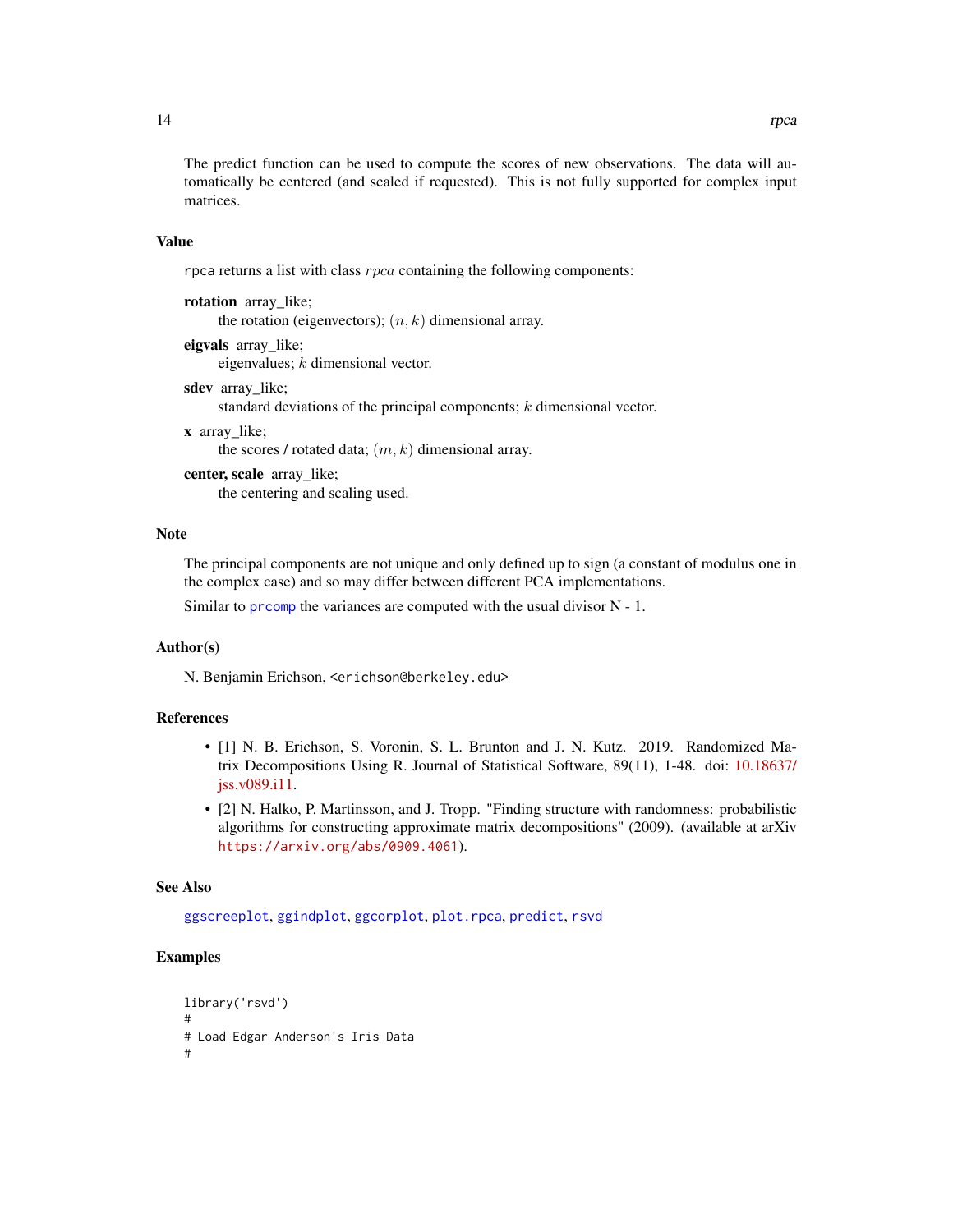#### <span id="page-14-0"></span>rqb  $15$

```
data('iris')
#
# log transform
#
log.iris <- log( iris[ , 1:4] )
iris.species <- iris[ , 5]
#
# Perform rPCA and compute only the first two PCs
#
iris.rpca <- rpca(log.iris, k=2)
summary(iris.rpca) # Summary
print(iris.rpca) # Prints the rotations
#
# Use rPCA to compute all PCs, similar to \code{\link{prcomp}}
#
iris.rpca <- rpca(log.iris)
summary(iris.rpca) # Summary
print(iris.rpca) # Prints the rotations
plot(iris.rpca) # Produce screeplot, variable and individuls factor maps.
```
rqb *Randomized QB Decomposition (rqb).*

# Description

Compute the near-optimal QB decomposition of a rectangular matrix.

#### Usage

rqb(A,  $k = NULL$ ,  $p = 10$ ,  $q = 2$ , sdist = "normal", rand = TRUE)

# Arguments

| $\overline{A}$ | array like;<br>real/complex $(m, n)$ input matrix (or data frame).                                      |
|----------------|---------------------------------------------------------------------------------------------------------|
| k              | integer, optional;<br>target rank of the low-rank decomposition. It should satisfy $k \ll \min(m, n)$ . |
| p              | integer, optional;<br>oversampling parameter (default $p = 10$ ).                                       |
| q              | integer, optional;<br>number of power iterations (default $q = 2$ ).                                    |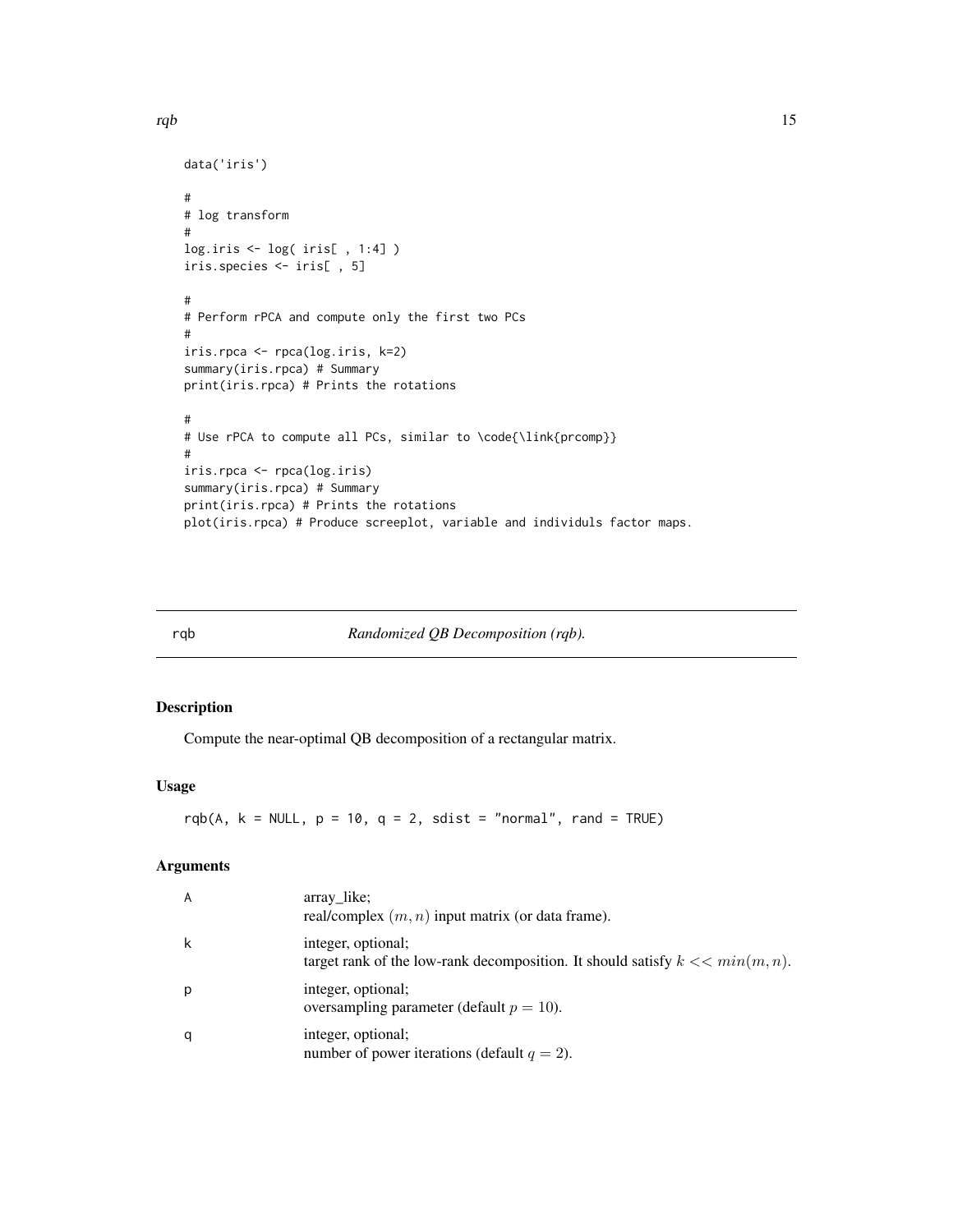<span id="page-15-0"></span>

| sdist | string $c('unif', 'normal', 'rademacher')$ , optional;                              |  |  |
|-------|-------------------------------------------------------------------------------------|--|--|
|       | specifies the sampling distribution:                                                |  |  |
|       | $'unif'$ : Uniform '[-1,1]'.                                                        |  |  |
|       | 'normal' (default) : Normal '~ $N(0,1)$ '.                                          |  |  |
|       | 'rademacher': Rademacher random variates.                                           |  |  |
| rand  | bool, optional;                                                                     |  |  |
|       | If $(TRUE)$ , a probabilistic strategy is used, otherwise a deterministic algorithm |  |  |
|       | is used.                                                                            |  |  |

# Details

The randomized OB decomposition factors a rectangular  $(m, n)$  matrix A as  $A = Q * B$ . Q is an  $(m, k)$  matrix with orthogonal columns, and B a  $(k, n)$  matrix. The target rank is assumed to be  $k \ll \min(m, n)$ .

 $p$  is an oversampling parameter to improve the approximation. A value between 5 and 10 is recommended, and  $p = 10$  is set by default.

The parameter  $q$  specifies the number of power (subspace) iterations to reduce the approximation error. This is recommended if the the singular values decay slowly. In practice 1 or 2 iterations achieve good results, however, computing power iterations increases the computational time. The number of power iterations is set to  $q = 2$  by default.

#### Value

rqb returns a list containing the following components:

- Q array\_like;
	- matrix with orthogonal columns;  $(m, k)$  dimensional array.
- **B** array like; smaller matrix;  $(k, n)$  dimensional array.

#### Author(s)

N. Benjamin Erichson, <erichson@berkeley.edu>

#### References

- [1] N. B. Erichson, S. Voronin, S. L. Brunton and J. N. Kutz. 2019. Randomized Matrix Decompositions Using R. Journal of Statistical Software, 89(11), 1-48. doi: [10.18637/](https://doi.org/10.18637/jss.v089.i11) [jss.v089.i11.](https://doi.org/10.18637/jss.v089.i11)
- [2] N. Halko, P. Martinsson, and J. Tropp. "Finding structure with randomness: probabilistic algorithms for constructing approximate matrix decompositions" (2009). (available at arXiv <https://arxiv.org/abs/0909.4061>).

# See Also

[svd](#page-0-0)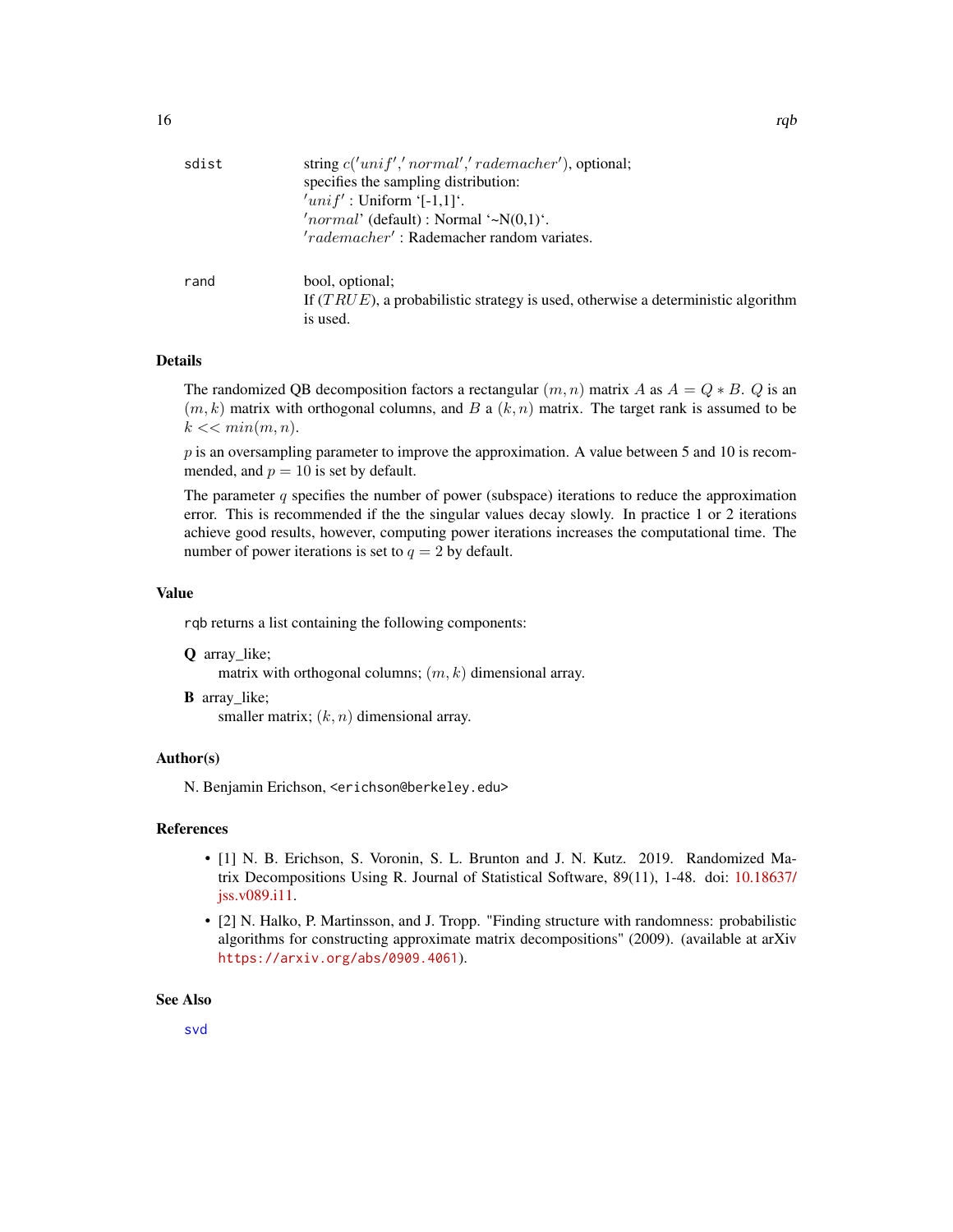<span id="page-16-0"></span>

# Description

Robust principal components analysis separates a matrix into a low-rank plus sparse component.

# Usage

```
rrpca(
 A,
 lambda = NULL,
 maxiter = 50,
 tol = 1e-05,p = 10,
 q = 2,trace = FALSE,
  rand = TRUE
)
```
# Arguments

| A       | array_like;<br>a real $(m, n)$ input matrix (or data frame) to be decomposed.<br>na.omit is applied, if the data contain $NAs$ . |
|---------|----------------------------------------------------------------------------------------------------------------------------------|
| lambda  | scalar, optional;<br>tuning parameter (default $lambda = max(m, n)$ <sup>-0.5</sup> ).                                           |
| maxiter | integer, optional;<br>maximum number of iterations (default $maxiter = 50$ ).                                                    |
| tol     | scalar, optional;<br>precision parameter (default $tol = 1.0e-5$ ).                                                              |
| p       | integer, optional;<br>oversampling parameter for $rsvd$ (default $p = 10$ ), see rsvd.                                           |
| q       | integer, optional;<br>number of additional power iterations for rsvd (default $q = 2$ ), see rsvd.                               |
| trace   | bool, optional;<br>print progress.                                                                                               |
| rand    | bool, optional;<br>if $(TRUE)$ , the rsvd routine is used, otherwise svd is used.                                                |

# Details

Robust principal component analysis (RPCA) is a method for the robust seperation of a a rectangular  $(m, n)$  matrix A into a low-rank component L and a sparse comonent S: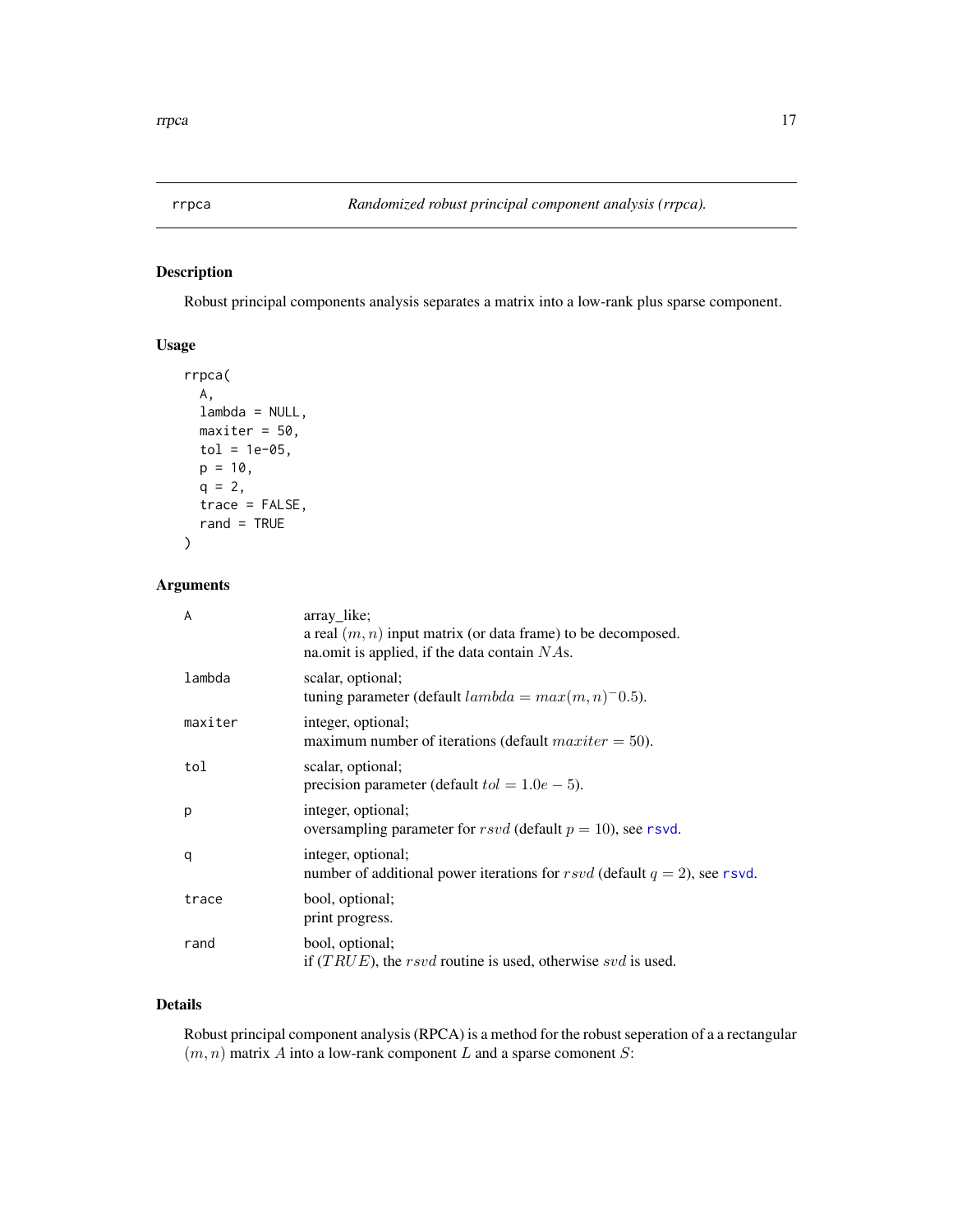$A = L + S$ 

To decompose the matrix, we use the inexact augmented Lagrange multiplier method (IALM). The algorithm can be used in combination with either the randomized or deterministic SVD.

### Value

rrpca returns a list containing the following components:

L array like;

low-rank component;  $(m, n)$  dimensional array.

S array\_like sparse component;  $(m, n)$  dimensional array.

#### Author(s)

N. Benjamin Erichson, <erichson@berkeley.edu>

# References

- [1] N. B. Erichson, S. Voronin, S. L. Brunton and J. N. Kutz. 2019. Randomized Matrix Decompositions Using R. Journal of Statistical Software, 89(11), 1-48. doi: [10.18637/](https://doi.org/10.18637/jss.v089.i11) [jss.v089.i11.](https://doi.org/10.18637/jss.v089.i11)
- [2] Lin, Zhouchen, Minming Chen, and Yi Ma. "The augmented lagrange multiplier method for exact recovery of corrupted low-rank matrices." (2010). (available at arXiv [https://](https://arxiv.org/abs/1009.5055) [arxiv.org/abs/1009.5055](https://arxiv.org/abs/1009.5055)).

#### Examples

```
library('rsvd')
```

```
# Create toy video
# background frame
xy <- seq(-50, 50, length.out=100)
mgrid <- list( x=outer(xy*0,xy,FUN="+"), y=outer(xy,xy*0,FUN="+") )
bg <- 0.1*exp(sin(-mgrid$x**2-mgrid$y**2))
toyVideo <- matrix(rep(c(bg), 100), 100*100, 100)
# add moving object
for(i in 1:90) {
  mobject <- matrix(0, 100, 100)
  mobject[i:(10+i), 45:55] <- 0.2
  toyVideo[, i] = toyVideo[, i] + c(mobject)}
# Foreground/Background separation
out <- rrpca(toyVideo, trace=TRUE)
```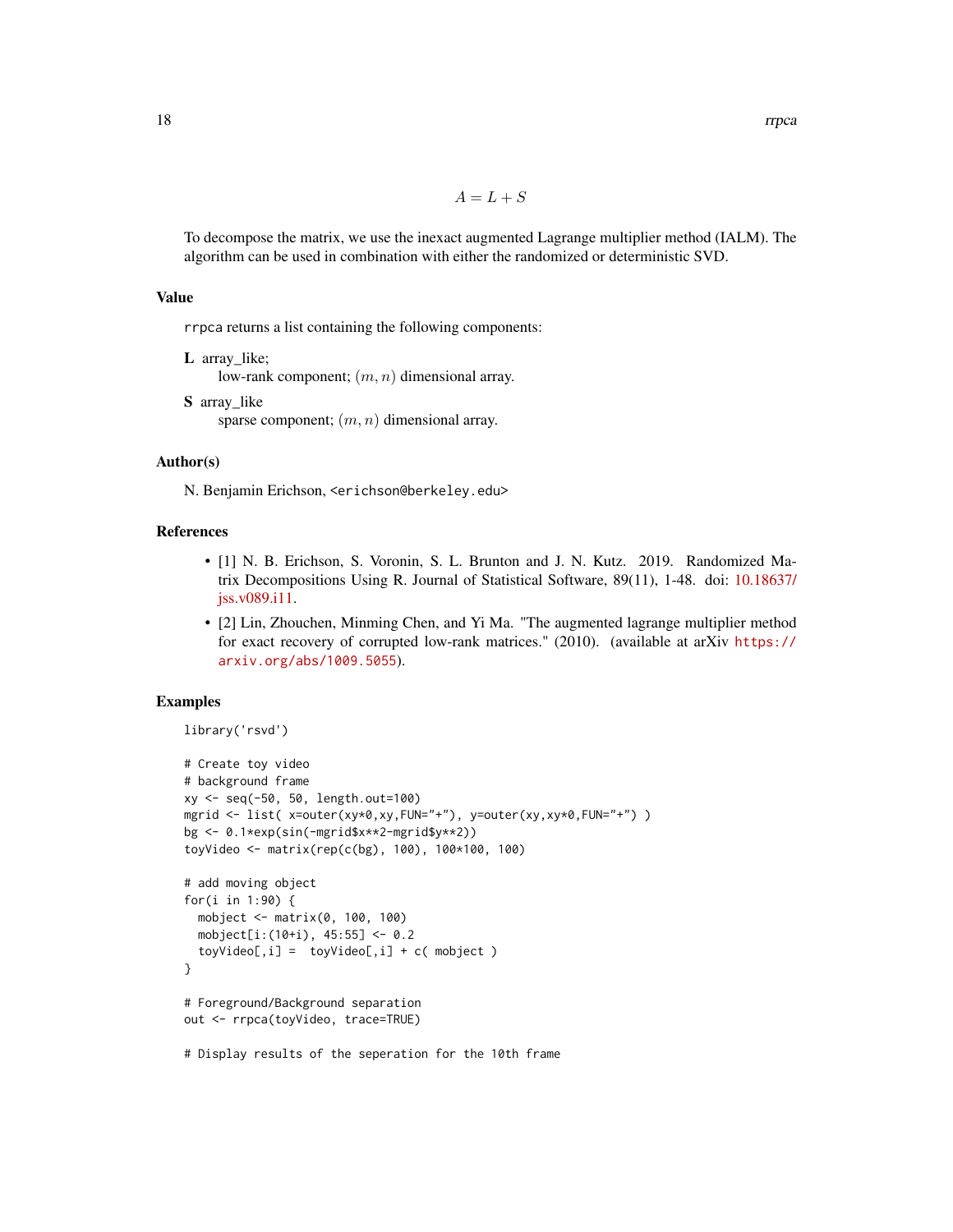```
par(mfrow=c(1,4))
image(matrix(bg, ncol=100, nrow=100)) #true background
image(matrix(toyVideo[,10], ncol=100, nrow=100)) # frame
image(matrix(out$L[,10], ncol=100, nrow=100)) # seperated background
image(matrix(out$S[,10], ncol=100, nrow=100)) #seperated foreground
```

| rsvd | Randomized Singular Value Decomposition (rsvd). |  |
|------|-------------------------------------------------|--|
|      |                                                 |  |

# Description

The randomized SVD computes the near-optimal low-rank approximation of a rectangular matrix using a fast probablistic algorithm.

#### Usage

rsvd(A,  $k = NULL$ , nu = NULL, nv = NULL,  $p = 10$ ,  $q = 2$ , sdist = "normal")

# Arguments

| $\overline{A}$ | array like;<br>a real/complex $(m, n)$ input matrix (or data frame) to be decomposed.                                                                                                                                                               |
|----------------|-----------------------------------------------------------------------------------------------------------------------------------------------------------------------------------------------------------------------------------------------------|
| k              | integer;<br>specifies the target rank of the low-rank decomposition. $k$ should satisfy $k \ll 1$<br>min(m, n).                                                                                                                                     |
| nu             | integer, optional;<br>number of left singular vectors to be returned. $nu$ must be between 0 and k.                                                                                                                                                 |
| nv             | integer, optional;<br>number of right singular vectors to be returned. $nv$ must be between 0 and $k$ .                                                                                                                                             |
| p              | integer, optional;<br>oversampling parameter (by default $p = 10$ ).                                                                                                                                                                                |
| q              | integer, optional;<br>number of additional power iterations (by default $q = 2$ ).                                                                                                                                                                  |
| sdist          | string $c('unif', 'normal', 'rademacher')$ , optional;<br>specifies the sampling distribution of the random test matrix:<br>$'unif'$ : Uniform '[-1,1]'.<br>'normal' (default) : Normal '~ $N(0,1)$ '.<br>'rademacher': Rademacher random variates. |

# Details

The singular value decomposition (SVD) plays an important role in data analysis, and scientific computing. Given a rectangular  $(m, n)$  matrix A, and a target rank  $k \ll \min(m, n)$ , the SVD factors the input matrix  $A$  as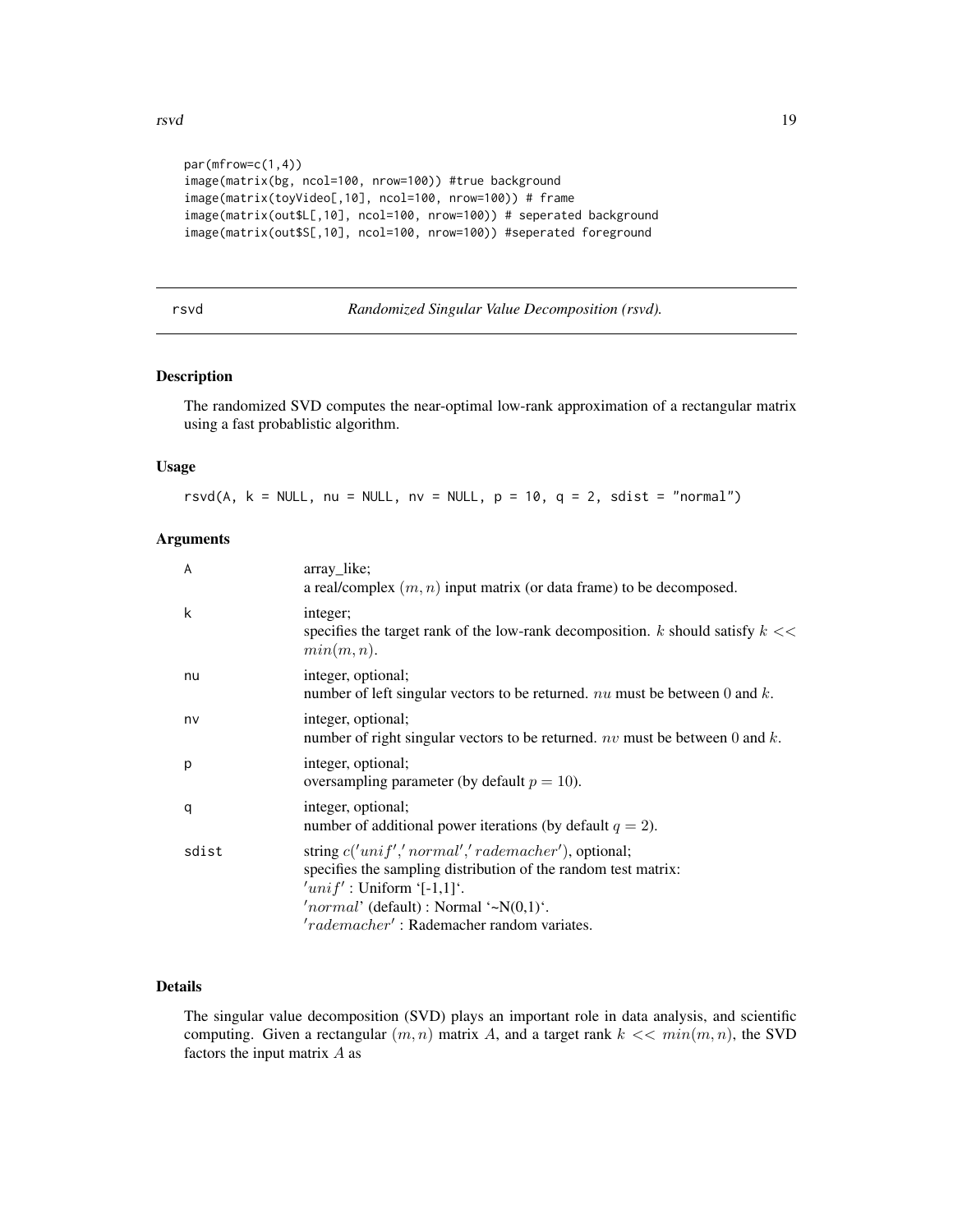$$
A = U_k diag(d_k) V_k^{\top}
$$

<span id="page-19-0"></span>The  $k$  left singular vectors are the columns of the real or complex unitary matrix  $U$ . The  $k$  right singular vectors are the columns of the real or complex unitary matrix  $V$ . The k dominant singular values are the entries of  $d$ , and non-negative and real numbers.

 $p$  is an oversampling parameter to improve the approximation. A value of at least 10 is recommended, and  $p = 10$  is set by default.

The parameter q specifies the number of power (subspace) iterations to reduce the approximation error. The power scheme is recommended, if the singular values decay slowly. In practice, 2 or 3 iterations achieve good results, however, computing power iterations increases the computational costs. The power scheme is set to  $q = 2$  by default.

If  $k > (min(n, m)/4)$ , a deterministic partial or truncated [svd](#page-0-0) algorithm might be faster.

#### Value

rsvd returns a list containing the following three components:

d array like;

singular values; vector of length  $(k)$ .

u array like;

left singular vectors;  $(m, k)$  or  $(m, nu)$  dimensional array.

v array\_like;

right singular vectors;  $(n, k)$  or  $(n, nv)$  dimensional array.

#### Note

The singular vectors are not unique and only defined up to sign (a constant of modulus one in the complex case). If a left singular vector has its sign changed, changing the sign of the corresponding right vector gives an equivalent decomposition.

#### Author(s)

N. Benjamin Erichson, <erichson@berkeley.edu>

# References

- [1] N. B. Erichson, S. Voronin, S. L. Brunton and J. N. Kutz. 2019. Randomized Matrix Decompositions Using R. Journal of Statistical Software, 89(11), 1-48. doi: [10.18637/](https://doi.org/10.18637/jss.v089.i11) [jss.v089.i11.](https://doi.org/10.18637/jss.v089.i11)
- [2] N. Halko, P. Martinsson, and J. Tropp. "Finding structure with randomness: probabilistic algorithms for constructing approximate matrix decompositions" (2009). (available at arXiv <https://arxiv.org/abs/0909.4061>).

#### See Also

[svd](#page-0-0), [rpca](#page-11-1)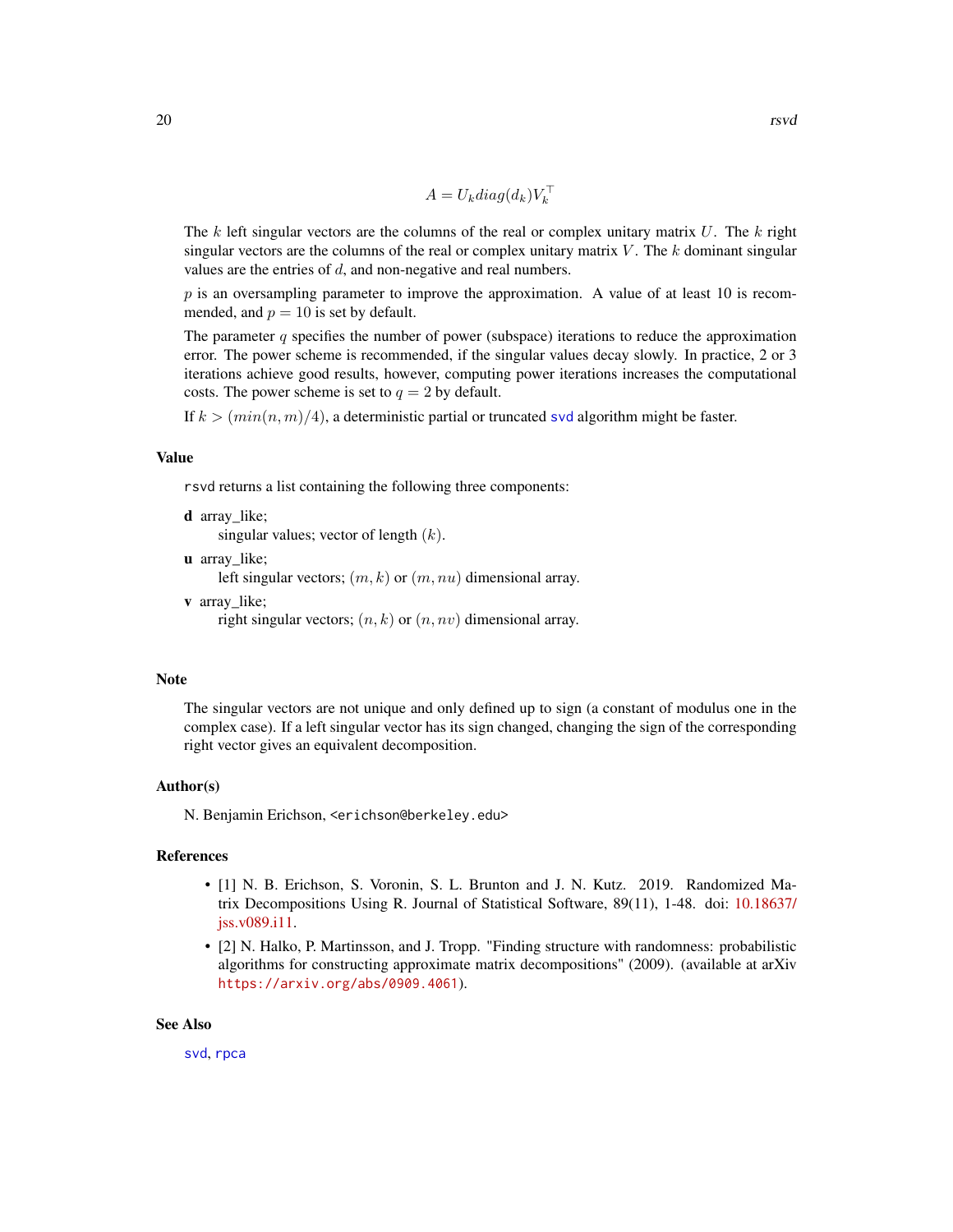#### <span id="page-20-0"></span>tiger 21 and 22 and 22 and 22 and 22 and 22 and 22 and 22 and 22 and 22 and 22 and 22 and 22 and 22 and 22 and 22 and 22 and 22 and 22 and 22 and 22 and 22 and 22 and 22 and 22 and 22 and 22 and 22 and 22 and 22 and 22 and

### Examples

library('rsvd')

```
# Create a n x n Hilbert matrix of order n,
# with entries H[i, j] = 1 / (i + j + 1).
hilbert <- function(n) { i <- 1:n; 1 / outer(i - 1, i, "+") }
H <- hilbert(n=50)
# Low-rank (k=10) matrix approximation using rsvd
k=10
s \leftarrow \text{rsvd}(H, k=k)Hre <- s$u %*% diag(s$d) %*% t(s$v) # matrix approximation
print(100 * norm( H - Hre, 'F') / norm( H,'F')) # percentage error
# Compare to truncated base svd
s \leftarrow svd(H)Hre <- s$u[,1:k] %*% diag(s$d[1:k]) %*% t(s$v[,1:k]) # matrix approximation
print(100 * norm( H - Hre, 'F') / norm( H, 'F')) # percentage error
```
tiger *Tiger*

#### Description

1600x1200 grayscaled (8 bit [0-255]/255) image.

#### Usage

data('tiger')

# Format

An object of class [rsvd](#page-18-1).

#### Source

[Wikimedia](https://en.wikipedia.org/wiki/File:Siberischer_tiger_de_edit02.jpg)

#### References

S. Taheri (2006). "Panthera tigris altaica", (Online image)

# Examples

```
## Not run:
library('rsvd')
data('tiger')
```
#Display image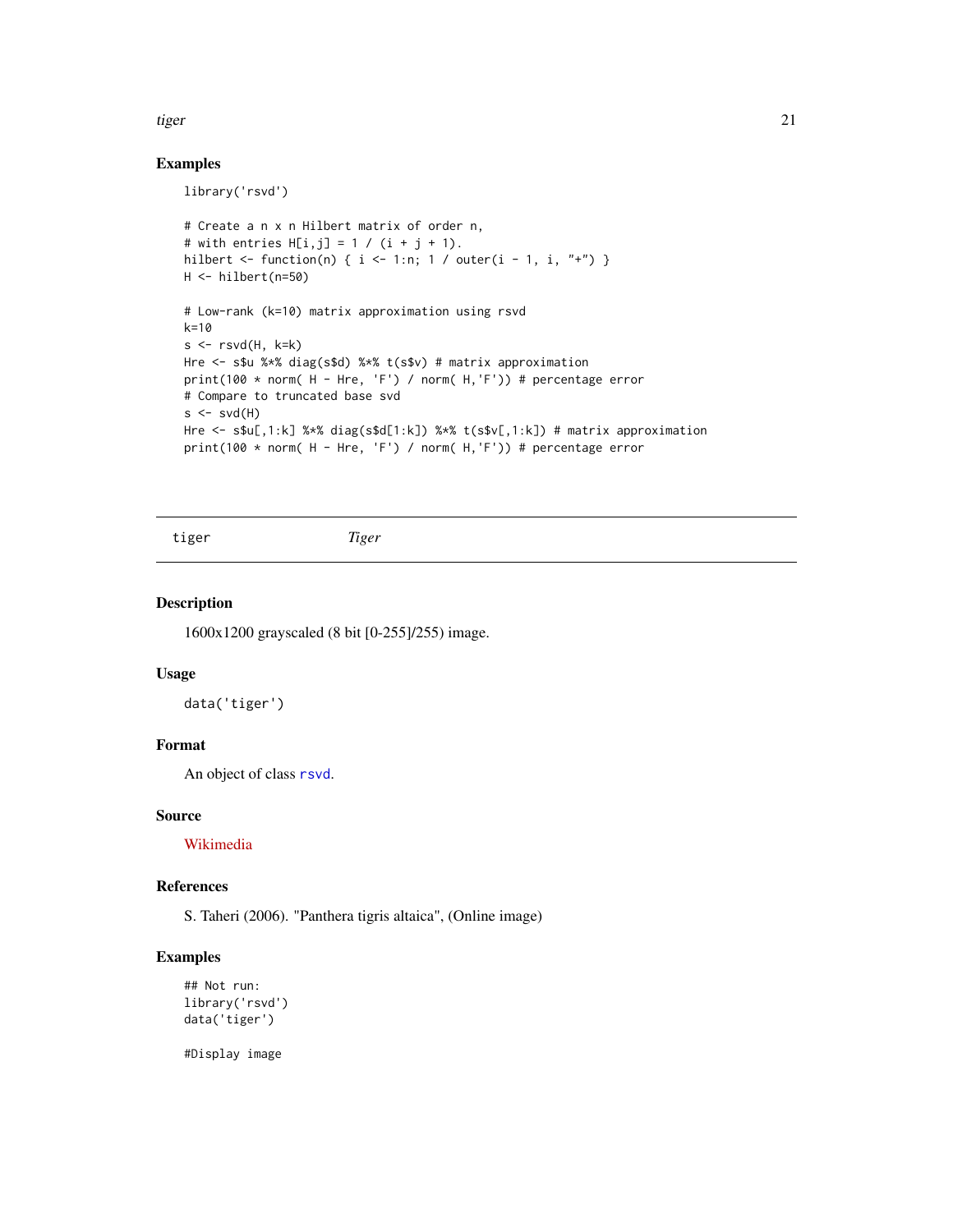```
image(tiger, col = gray((0:255)/255))
## End(Not run)
```